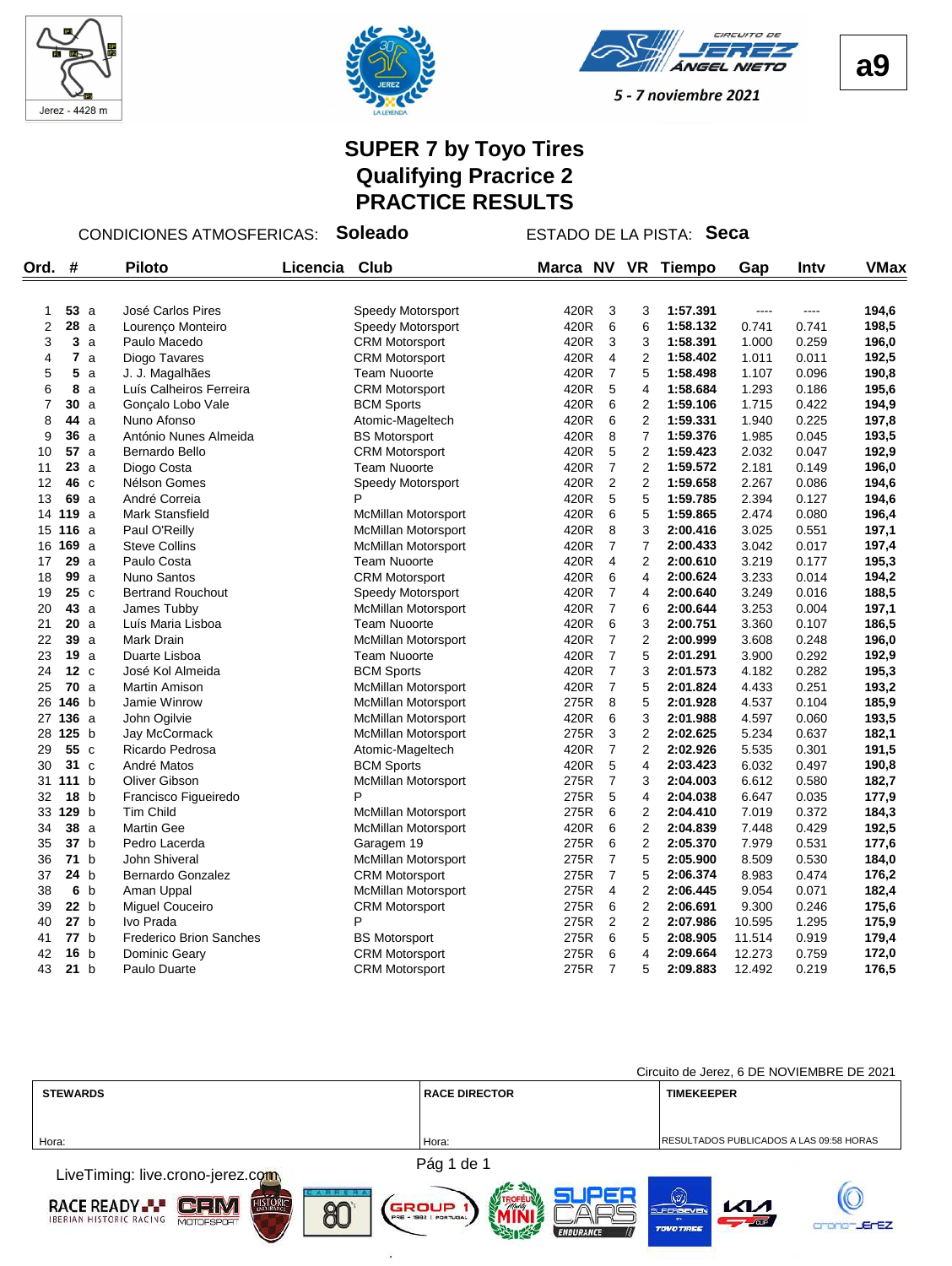





5 - 7 noviembre 2021

# **LAP BY LAP Qualifying Practice 2 SUPER 7 by Toyo Tires**

| <b>Vuelta</b> | 3           | 5                  | 6           |           | 8         | 12          | 16                               | 18        | 19        | 20        | 21        | 22        |
|---------------|-------------|--------------------|-------------|-----------|-----------|-------------|----------------------------------|-----------|-----------|-----------|-----------|-----------|
|               | 2:11.116    | 2:22.830           | 2:16.772    | 2:10.777  | 2:10.945  | 2:10.715    | 2:20.295                         | 2:18.277  | 2:11.851  | 2:06.876  | 2:20.947  | 2:24.601  |
| 2             | 2:00.735    | 1:58.610           | $2:06.445*$ | 1:58.402* | 2:00.904  | 2:01.785    | 2:12.000                         | 2:06.376  | 2:02.005  | 2:00.909  | 2:10.570  | 2:06.691* |
| 3             | 1:58.391*   | 1:58.775           | 2:08.255    | 1:58.846  | 1:59.194  | $2:01.573*$ | 2:13.616                         | 2:05.674  | 2:03.075  | 2:00.751* | 2:12.076  | 2:07.554  |
| 4             |             | 2:46.120           | 2:10.656    | 1:59.065  | 1:58.684* | PIT EXIT    | 2:09.664*                        | 2:04.038* | 2:01.719  |           | 2:11.732  | 2:08.825  |
| 5             |             | 1:58.498*          |             |           | 2:01.829  | 2:19.301    | 2:11.565                         | 2:04.650  | 2:01.291* | 2:01.226  | 2:09.883* | 2:07.226  |
| 6             |             | 1:59.265           |             |           |           | 2:03.571    | 2:16.344                         |           | 2:02.023  | 2:01.407  | 2:10.791  | 2:07.267  |
|               |             | 1:58.921           |             |           |           | 2:03.203    |                                  |           | 2:01.978  |           | 2:13.097  |           |
|               |             |                    |             |           |           |             |                                  |           |           |           |           |           |
| <b>Vuelta</b> | 23          | 24                 | 25          | 27        | 28        | 29          | 30                               | 31        | 36        | 37        | 38        | 39        |
|               | 2:17.598    | 2:25.464           | 2:06.912    | 2:19.639  | 2:11.715  | 2:06.575    | 2:11.503                         | 2:10.940  | 2:08.831  | 2:20.120  | 2:12.368  | 2:11.288  |
|               | $1 - 2 - 7$ | . . <del>.</del> . | 0.0000      | 0.07004   | 0.00110   | 0.00.0104   | $P^{\prime}$ $\Lambda$ $\Lambda$ | 0.00001   | 0.0000    | 0.05.0704 | 0.01004   | 0.00004   |

|   | 2:17.598    | 2:25.464  | 2:06.912    | 2:19.639  | 2:11.715    | 2:06.575    | 2:11.503  | 2:10.940    | 2:08.831  | 2:20.120    | 2:12.368  | 2:11.288  |
|---|-------------|-----------|-------------|-----------|-------------|-------------|-----------|-------------|-----------|-------------|-----------|-----------|
|   | $1:59.572*$ | 2:07.804  | 2:00.666    | 2:07.986* | 2:02.116    | $2:00.610*$ | 1:59.106* | 2:03.517    | 2:00.228  | $2:05.370*$ | 2:04.839* | 2:00.999* |
|   | 1:59.766    | 2:09.369  | 2:01.134    |           | 1:59.377    | 2:01.067    | 1:59.635  | 2:04.878    | 2:00.079  | 2:06.743    | 2:35.977  | 2:01.961  |
|   | 2:05.082    | 2:06.488  | $2:00.640*$ |           | 1:58.783    | 2:03.228    | 1:59.227  | $2:03.423*$ | 1:59.850  | 2:06.092    | 2:05.084  | 2:03.259  |
| 5 |             | 2:06.374* | 2:00.898    |           | 2:05.423    |             | 2:01.320  | 2:04.154    |           | 2:05.732    | 2:05.858  | 2:02.232  |
|   | 2:04.290    | 2:06.699  | 2:16.436    |           | $1:58.132*$ |             | 1:59.606  |             | 1:59.465  | 2:05.383    | 2:05.455  | 2:02.252  |
|   | 2:05.992    | 2:09.303  | 2:01.183    |           |             |             |           |             | 1:59.376* |             |           | 2:04.599  |
|   |             |           |             |           |             |             |           |             | 2:05.181  |             |           |           |

| <b>Vuelta</b> | 43          | 44        | 46        | 53          | 55        | 57        | 69        | 70        | 71        |           | 99        | 111         |
|---------------|-------------|-----------|-----------|-------------|-----------|-----------|-----------|-----------|-----------|-----------|-----------|-------------|
|               | 2:08.638    | 2:07.215  | 2:10.354  | 2:11.744    | 2:12.666  | 2:07.161  | 2:23.341  | 2:10.040  | 2:16.727  | 2:15.591  | 2:10.616  | 2:12.278    |
|               | 2:00.917    | 1:59.331* | 1:59.658* | 1:57.887    | 2:02.926* | 1:59.423* | 2:00.883  | 2:02.167  | 2:07.777  | 2:09.720  | 2:01.528  |             |
|               | 2:02.378    | 2:00.953  |           | $1:57.391*$ | 2:06.164  |           | 2:00.527  | 2:19.434  | 2:06.575  | 2:11.727  | 2:02.958  | $2:04.003*$ |
| Д             | 2:04.643    | PIT EXIT  |           |             | 2:03.984  | PIT EXIT  | 2:02.923  | 2:04.569  | 2:06.470  | 2:10.560  | 2:00.624* | 2:05.167    |
|               | 2:01.851    | 2:15.092  |           |             | 2:03.647  | 2:08.559  | 1:59.785* | 2:01.824* | 2:05.900* | 2:08.905* | 2:03.894  | 2:05.307    |
|               | $2:00.644*$ | 1:59.726  |           |             | 2:03.609  |           |           | 2:03.858  | 2:07.389  | 2:10.639  | 2:01.599  | 2:08.561    |
|               | 2:01.350    |           |           |             | 2:03.684  |           |           | 2:02.711  | 2:07.377  |           |           | 2:05.062    |

| <b>Vuelta</b> | 116         | 119      | 125         | 129         | 136       | 146       | 169         |  |  |  |
|---------------|-------------|----------|-------------|-------------|-----------|-----------|-------------|--|--|--|
|               | 2:07.575    | 2:19.263 | 2:15.229    | 2:29.950    | 2:12.156  | 2:10.371  | 2:19.199    |  |  |  |
|               | 2:01.054    | 1:59.876 | $2:02.625*$ | $2:04.410*$ | 2:02.080  |           | 2:01.412    |  |  |  |
| 3             | $2:00.416*$ | 2:01.590 | 2:10.174    | 2:07.541    | 2:01.988* | 2:02.363  | 2:00.989    |  |  |  |
| 4             | 2:01.400    | 2:01.814 |             | 2:06.302    | 2:03.797  | 2:02.848  | 2:01.673    |  |  |  |
| 5             | 2:01.245    | :59.865* |             | 2:07.239    | 2:02.240  | 2:01.928* | 2:00.915    |  |  |  |
|               | 2:01.141    | 2:07.086 |             | 2:06.034    | 2:02.343  |           |             |  |  |  |
|               | 2:02.330    |          |             |             |           | 2:02.685  | $2:00.433*$ |  |  |  |
| 8             | 2:03.363    |          |             |             |           | 2:02.348  |             |  |  |  |

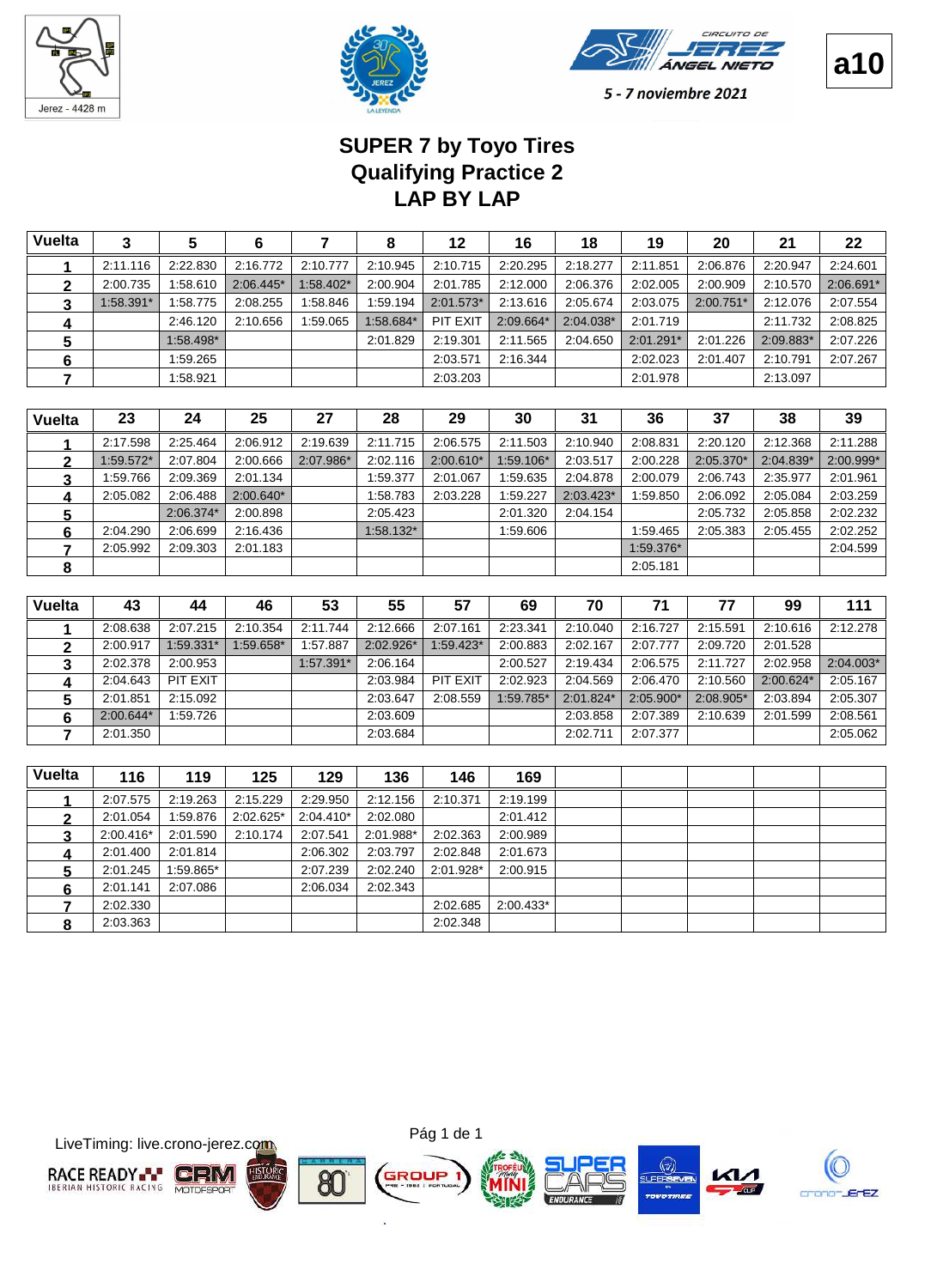





1

5 - 7 noviembre 2021

### **SUPER 7 by Toyo Tires Qualifying Practice 2 ANALYSIS**

|                         | <b>Número</b>    |        | 3               |        | 5                |        | 6        |        | 7        |        | 8        |         | 12               |        | 16       |
|-------------------------|------------------|--------|-----------------|--------|------------------|--------|----------|--------|----------|--------|----------|---------|------------------|--------|----------|
| Vta                     |                  | Sector | Vueltal         | Sector | Vueltal          | Sector | Vuelta   | Sector | Vueltal  | Sector | Vuelta   | Sector  | Vueltal          | Sector | Vuelta   |
|                         |                  |        |                 |        |                  |        |          |        |          |        |          |         |                  |        |          |
|                         | IP <sub>1</sub>  | 55.489 | 55.489          |        | 1:05.14 1:05.149 | 57.553 | 57.553   | 55.647 | 55.647   | 55.199 | 55.199   | 54.212  | 54.212           | 57.551 | 57.551   |
| 1                       | IP <sub>2</sub>  | 35.701 | 1:31.190        |        | 35.309 1:40.458  | 36.333 | 1:33.886 | 35.654 | 1:31.301 | 35.659 | 1:30.858 | 35.972  | 1:30.184         | 38.104 | 1:35.655 |
|                         | FL               |        | 39.926 2:11.116 |        | 42.372 2:22.830  | 42.886 | 2:16.772 | 39.476 | 2:10.777 | 40.087 | 2:10.945 | 40.531  | 2:10.715         | 44.640 | 2:20.295 |
|                         | IP1              | 45.614 | 45.614          | 45.283 | 45.283           | 48.388 | 48.388   | 45.321 | 45.321   | 45.128 | 45.128   | 46.725  | 46.725           | 50.662 | 50.662   |
| $\boldsymbol{2}$        | IP <sub>2</sub>  | 34.675 | 1:20.289        | 33.303 | 1:18.586         | 35.564 | 1:23.952 | 33.536 | 1:18.857 | 33.645 | 1:18.773 | 34.456  | 1:21.181         | 37.430 | 1:28.092 |
|                         | FL               | 40.446 | 2:00.735        | 40.024 | 1:58.610         | 42.493 | 2:06.445 | 39.545 | 1:58.402 | 42.131 | 2:00.904 | 40.604  | 2:01.785         | 43.908 | 2:12.000 |
|                         | IP <sub>1</sub>  | 45.290 | 45.290          | 45.389 | 45.389           | 48.667 | 48.667   | 45.536 | 45.536   | 45.184 | 45.184   | 45.993  | 45.993           | 53.142 | 53.142   |
| $\mathbf{3}$            | IP <sub>2</sub>  | 33.519 | 1:18.809        | 33.556 | 1:18.945         | 35.764 | 1:24.431 | 33.571 | 1:19.107 | 34.344 | 1:19.528 | 34.965  | 1:20.958         | 36.790 | 1:29.932 |
|                         | FL               | 39.582 | 1:58.391        | 39.830 | 1:58.775         | 43.824 | 2:08.255 | 39.739 | 1:58.846 | 39.666 | 1:59.194 | 40.615  | 2:01.573         | 43.684 | 2:13.616 |
|                         | IP1              | 45.880 | 45.880          | 57.332 | 57.332           | 48.580 | 48.580   | 45.415 | 45.415   | 45.262 | 45.262   | 46.838  | 46.838           | 49.617 | 49.617   |
|                         | IP <sub>2</sub>  | 34.133 | 1:20.013        | 49.632 | 1:46.964         | 36.613 | 1:25.193 | 34.029 | 1:19.444 | 33.568 | 1:18.830 |         | 36.682 1:23.520  | 36.542 | 1:26.159 |
| 4                       | FL               |        |                 |        | 59.156 2:46.120  | 45.463 | 2:10.656 | 39.621 | 1:59.065 | 39.854 | 1:58.684 |         | 1:38.74 PIT EXIT | 43.505 | 2:09.664 |
|                         | IP <sub>1</sub>  |        |                 | 45.299 | 45.299           | 48.558 | 48.558   | 50.749 | 50.749   | 45.149 | 45.149   | 1:02.85 | 1:02.857         | 49.621 | 49.621   |
|                         | IP <sub>2</sub>  |        |                 | 33.355 | 1:18.654         | 35.814 | 1:24.372 | 38.403 | 1:29.152 | 35.111 | 1:20.260 | 35.037  | 1:37.894         | 37.850 | 1:27.471 |
| $\overline{\mathbf{5}}$ | FL               |        |                 | 39.844 | 1:58.498         |        |          |        |          | 41.569 | 2:01.829 | 41.407  | 2:19.301         | 44.094 | 2:11.565 |
|                         | IP1              |        |                 | 45.968 | 45.968           |        |          |        |          | 45.539 | 45.539   | 46.601  | 46.601           | 52.051 | 52.051   |
|                         | IP <sub>2</sub>  |        |                 | 33.481 | 1:19.449         |        |          |        |          | 34.492 | 1:20.031 | 35.186  | 1:21.787         | 38.141 | 1:30.192 |
| 6                       | <b>FL</b>        |        |                 | 39.816 | 1:59.265         |        |          |        |          |        |          | 41.784  | 2:03.571         | 46.152 | 2:16.344 |
|                         | IP <sub>1</sub>  |        |                 | 45.464 | 45.464           |        |          |        |          |        |          | 46.366  | 46.366           | 55.120 | 55.120   |
|                         | IP <sub>2</sub>  |        |                 | 33.580 | 1:19.044         |        |          |        |          |        |          | 35.257  | 1:21.623         | 40.620 | 1:35.740 |
| $\overline{7}$          | FL               |        |                 | 39.877 | 1:58.921         |        |          |        |          |        |          | 41.580  | 2:03.203         |        |          |
|                         | $\overline{IP1}$ |        |                 |        |                  |        |          |        |          |        |          |         |                  |        |          |
|                         | IP <sub>2</sub>  |        |                 |        |                  |        |          |        |          |        |          |         |                  |        |          |
| 8                       | FL               |        |                 |        |                  |        |          |        |          |        |          |         |                  |        |          |

LiveTiming: live.crono-jerez.com





×.







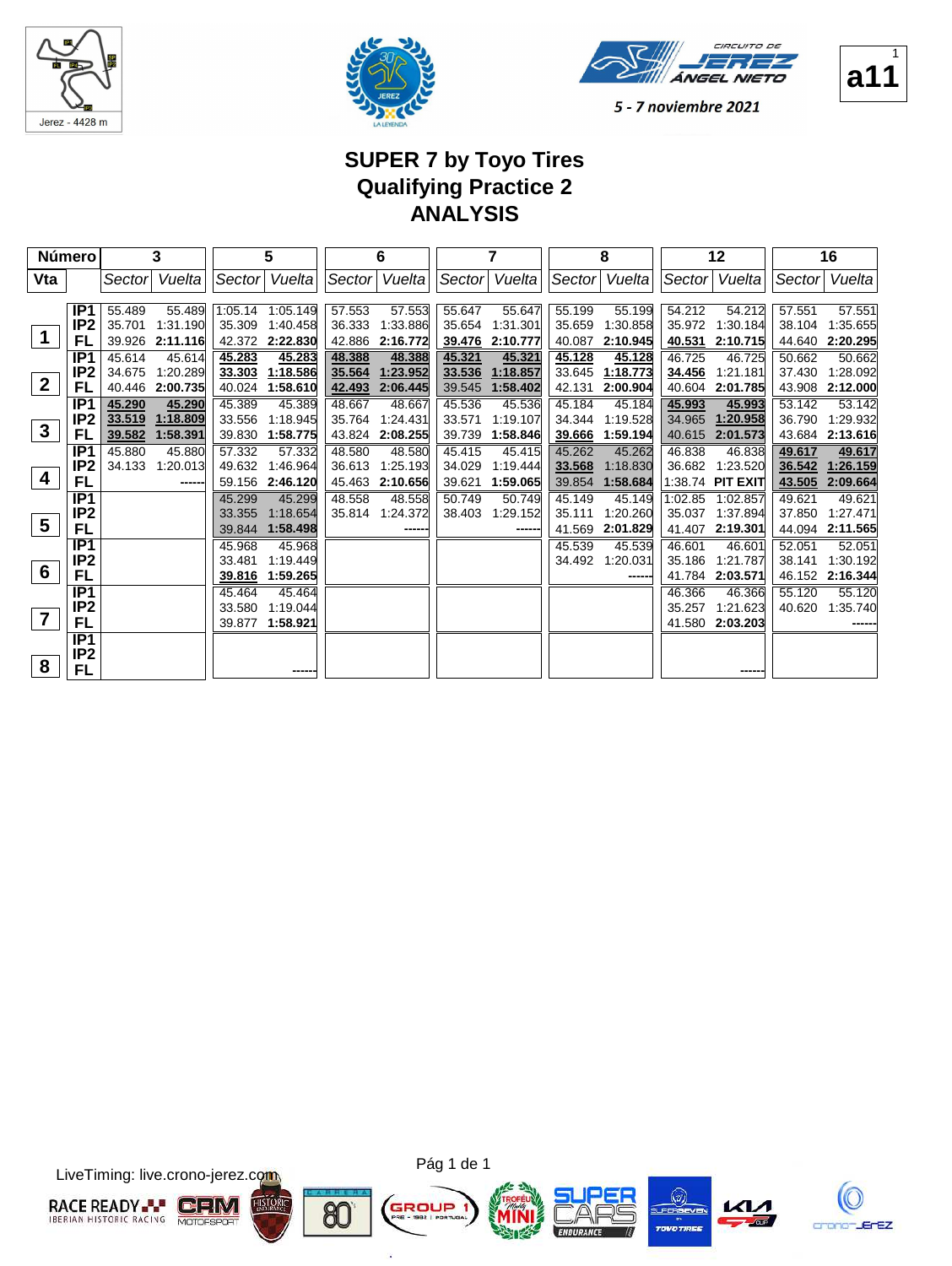





5 - 7 noviembre 2021

# **SUPER 7 by Toyo Tires Qualifying Practice 2 ANALYSIS**

|                 | <b>Número</b>   |         | 18       |        | 19              |         | 20            |        | 21       |         | 22       |         | 23       |         | 24       |
|-----------------|-----------------|---------|----------|--------|-----------------|---------|---------------|--------|----------|---------|----------|---------|----------|---------|----------|
| Vta             |                 | Sectorl | Vuelta   |        | Sector Vuelta   |         | Sector Vuelta | Sector | Vuelta   | Sector  | Vuelta   | Sector  | Vuelta   | Sector  | Vuelta   |
|                 |                 |         |          |        |                 |         |               |        |          |         |          |         |          |         |          |
|                 | IP1             | 1:00.03 | 1:00.037 | 53.089 | 53.089          | 50.814  | 50.814        | 59.292 | 59.292   | 1:05.54 | 1:05.545 | 1:00.07 | 1:00.076 | 1:01.65 | 1:01.655 |
|                 | IP <sub>2</sub> | 35.783  | 1:35.820 | 36.060 | 1:29.149        | 35.472  | 1:26.286      | 37.268 | 1:36.560 | 36.474  | 1:42.019 | 37.968  | 1:38.044 | 38.861  | 1:40.516 |
|                 | FL              | 42.457  | 2:18.277 | 42.702 | 2:11.851        | 40.590  | 2:06.876      | 44.387 | 2:20.947 | 42.582  | 2:24.601 | 39.554  | 2:17.598 | 44.948  | 2:25.464 |
|                 | IP1             | 47.833  | 47.833   | 46.128 | 46.128          | 46.318  | 46.318        | 49.636 | 49.636   | 48.345  | 48.345   | 46.039  | 46.039   | 48.855  | 48.855   |
| $\mathbf{2}$    | IP <sub>2</sub> | 35.297  | 1:23.130 | 34.112 | 1:20.240        | 34.564  | 1:20.882      | 37.636 | 1:27.272 | 35.700  | 1:24.045 | 33.838  | 1:19.877 | 36.191  | 1:25.046 |
|                 | FL              | 43.246  | 2:06.376 | 41.765 | 2:02.005        | 40.027  | 2:00.909      | 43.298 | 2:10.570 | 42.646  | 2:06.691 | 39.695  | 1:59.572 | 42.758  | 2:07.804 |
|                 | IP <sub>1</sub> | 48.222  | 48.222   | 46.857 | 46.857          | 46.084  | 46.084        | 49.717 | 49.717   | 48.734  | 48.734   | 45.712  | 45.712   | 50.351  | 50.351   |
| $\mathbf{3}$    | IP <sub>2</sub> | 35.414  | 1:23.636 | 34.614 | 1:21.471        | 34.556  | 1:20.640      | 36.981 | 1:26.698 | 35.934  | 1:24.668 | 33.939  | 1:19.651 | 35.938  | 1:26.289 |
|                 | FL              | 42.038  | 2:05.674 |        | 41.604 2:03.075 | 40.111  | 2:00.751      | 45.378 | 2:12.076 | 42.886  | 2:07.554 | 40.115  | 1:59.766 | 43.080  | 2:09.369 |
|                 | IP <sub>1</sub> | 47.254  | 47.254   | 46.929 | 46.929          | 46.201  | 46.201        | 50.608 | 50.608   | 49.736  | 49.736   | 46.419  | 46.419   | 48.403  | 48.403   |
| 4               | IP2             | 35.195  | 1:22.449 | 34.461 | 1:21.390        | 34.524  | 1:20.725      | 37.472 | 1:28.080 | 36.325  | 1:26.061 | 37.206  | 1:23.625 | 35.709  | 1:24.112 |
|                 | FL              | 41.589  | 2:04.038 | 40.329 | 2:01.719        | 1:26.83 |               | 43.652 | 2:11.732 | 42.764  | 2:08.825 | 41.457  | 2:05.082 | 42.376  | 2:06.488 |
|                 | IP <sub>1</sub> | 47.546  | 47.546   | 46.207 | 46.207          |         |               | 49.707 | 49.707   | 48.754  | 48.754   | 45.379  | 45.379   | 48.054  | 48.054   |
| $5\phantom{.0}$ | IP <sub>2</sub> | 35.139  | 1:22.685 | 34.457 | 1:20.664        | 34.644  | 34.644        | 36.976 | 1:26.683 | 35.834  | 1:24.588 | 33.584  | 1:18.963 | 35.149  | 1:23.203 |
|                 | FL              | 41.965  | 2:04.650 | 40.627 | 2:01.291        | 40.163  | 2:01.226      | 43.200 | 2:09.883 | 42.638  | 2:07.226 | 1:25.89 |          | 43.171  | 2:06.374 |
|                 | IP <sub>1</sub> | 51.482  | 51.482   | 46.615 | 46.615          | 46.501  | 46.501        | 49.442 | 49.442   | 48.907  | 48.907   |         |          | 48.953  | 48.953   |
|                 | IP <sub>2</sub> | 40.693  | 1:32.175 | 34.540 | 1:21.155        | 34.410  | 1:20.911      | 37.653 | 1:27.095 | 35.961  | 1:24.868 | 34.073  | 34.073   | 35.480  | 1:24.433 |
| 6               | FL              |         | ------   | 40.868 | 2:02.023        | 40.496  | 2:01.407      | 43.696 | 2:10.791 | 42.399  | 2:07.267 | 44.178  | 2:04.290 | 42.266  | 2:06.699 |
|                 | IP1             |         |          | 46.579 | 46.579          | 46.534  | 46.534        | 49.324 | 49.324   | 58.318  | 58.318   | 45.423  | 45.423   | 49.181  | 49.181   |
| $\overline{7}$  | IP <sub>2</sub> |         |          | 34.563 | 1:21.142        | 34.866  | 1:21.400      | 36.710 | 1:26.034 | 44.418  | 1:42.736 | 33.720  | 1.19.143 | 36.622  | 1:25.803 |
|                 | FL              |         |          |        | 40.836 2:01.978 |         |               | 47.063 | 2:13.097 |         | ------   | 46.849  | 2:05.992 | 43.500  | 2:09.303 |
|                 | IP1             |         |          |        |                 |         |               |        |          |         |          |         |          |         |          |
|                 | IP <sub>2</sub> |         |          |        |                 |         |               |        |          |         |          |         |          |         |          |
| 8               | FL              |         |          |        | -----           |         |               |        |          |         |          |         |          |         |          |

LiveTiming: live.crono-jerez.com



×.







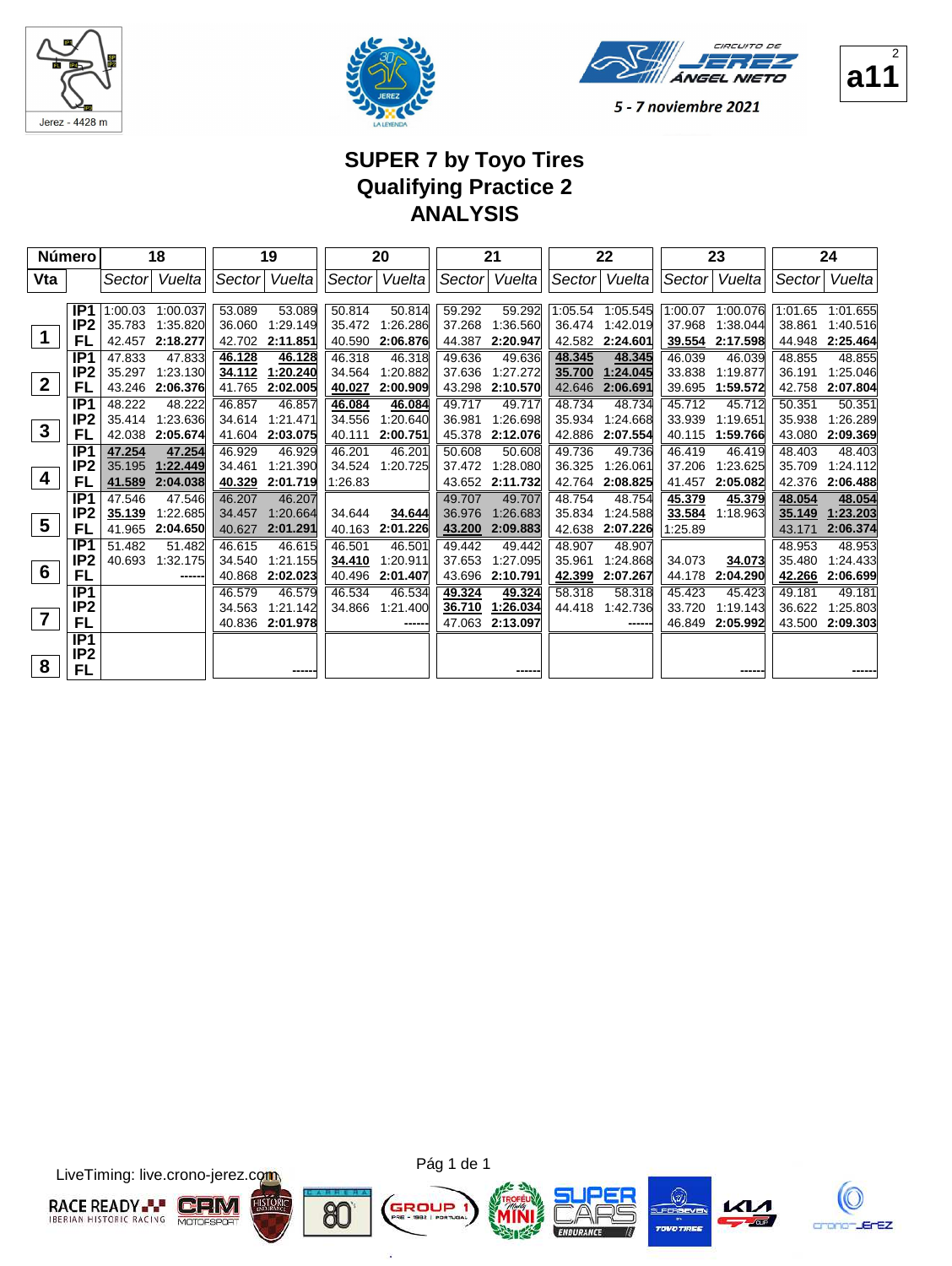





5 - 7 noviembre 2021

# **SUPER 7 by Toyo Tires Qualifying Practice 2 ANALYSIS**

|                         | <b>Número</b>                            | 25                                           |                                |                            | 27                             |                            | 28                             |                            | 29                             |                            | 30                             |                            | 31                             |                             | 36                             |
|-------------------------|------------------------------------------|----------------------------------------------|--------------------------------|----------------------------|--------------------------------|----------------------------|--------------------------------|----------------------------|--------------------------------|----------------------------|--------------------------------|----------------------------|--------------------------------|-----------------------------|--------------------------------|
| Vta                     |                                          | Sector                                       | Vuelta                         |                            | Sector Vuelta                  |                            | Sector Vuelta                  | Sector                     | Vuelta                         |                            | Sector Vuelta                  | Sector                     | Vuelta                         | Sector                      | Vuelta                         |
| $\mathbf 1$             | IP <sub>1</sub><br>IP <sub>2</sub><br>FL | 51.634<br>34.699<br>40.579                   | 51.634<br>1:26.333<br>2:06.912 | 59.983<br>36.706<br>42.950 | 59.983<br>1:36.689<br>2:19.639 | 55.839<br>35.982<br>39.894 | 55.839<br>1:31.821<br>2:11.715 | 52.471<br>33.807<br>40.297 | 52.471<br>1:26.278<br>2:06.575 | 55.417<br>36.078<br>40.008 | 55.417<br>1:31.495<br>2:11.503 | 53.842<br>34.887<br>42.211 | 53.842<br>1:28.729<br>2:10.940 | 53.500<br>35.123<br>40.208  | 53.500<br>1:28.623<br>2:08.831 |
| $\boldsymbol{2}$        | IP <sub>1</sub><br>IP <sub>2</sub><br>FL | 46.086<br>34.377<br>40.203                   | 46.086<br>1:20.463<br>2:00.666 | 48.976<br>36.239<br>42.771 | 48.976<br>1:25.215<br>2:07.986 | 44.543<br>33.538<br>44.035 | 44.543<br>1:18.081<br>2:02.116 | 46.289<br>34.044<br>40.277 | 46.289<br>1:20.333<br>2:00.610 | 45.385<br>33.741<br>39.980 | 45.385<br>1:19.126<br>1:59.106 | 46.845<br>35.151<br>41.521 | 46.845<br>1:21.996<br>2:03.517 | 45.986<br>34.134<br>40.108  | 45.986<br>1:20.120<br>2:00.228 |
| $\mathbf{3}$            | IP <sub>1</sub><br>IP <sub>2</sub><br>FL | 46.467<br>34.301<br>40.366                   | 46.467<br>1:20.768<br>2:01.134 | 48.552                     | 48.552<br>-----                | 45.001<br>33.955<br>40.421 | 45.001<br>1:18.956<br>1:59.377 | 46.312<br>34.088<br>40.667 | 46.312<br>1:20.400<br>2:01.067 | 45.500<br>34.320<br>39.815 | 45.500<br>1:19.820<br>1:59.635 | 47.134<br>36.050<br>41.694 | 47.134<br>1:23.184<br>2:04.878 | 45.567<br>33.935<br>40.577  | 45.567<br>1:19.502<br>2:00.079 |
| 4                       | IP <sub>1</sub><br>IP <sub>2</sub><br>FL | 46.104<br>34.325<br>40.211                   | 46.104<br>1:20.429<br>2:00.640 |                            |                                | 45.421<br>33.695<br>39.667 | 45.421<br>1:19.116<br>1:58.783 | 46.417<br>36.106<br>40.705 | 46.417<br>1:22.523<br>2:03.228 | 45.357<br>33.874<br>39.996 | 45.357<br>1:19.231<br>1:59.227 | 46.666<br>35.154<br>41.603 | 46.666<br>1:21.820<br>2:03.423 | 45.835<br>34.030<br>39.985  | 45.835<br>1:19.865<br>1:59.850 |
| $\overline{\mathbf{5}}$ | IP <sub>1</sub><br>IP <sub>2</sub><br>FL | 46.187<br>34.247<br>40.464                   | 46.187<br>1:20.434<br>2:00.898 |                            |                                | 44.981<br>33.838<br>46.604 | 44.981<br>1:18.819<br>2:05.423 | 46.688<br>33.914           | 46.688<br>1:20.602<br>------   | 45.438<br>34.001<br>41.881 | 45.438<br>1:19.439<br>2:01.320 | 47.086<br>35.686<br>41.382 | 47.086<br>1:22.772<br>2:04.154 | 46.079<br>34.142<br>1:25.84 | 46.079<br>1:20.221             |
| 6                       | IP <sub>1</sub><br>IP <sub>2</sub><br>FL | 46.030<br>34.851<br>55.555                   | 46.030<br>1:20.881<br>2:16.436 |                            |                                | 45.068<br>33.514<br>39.550 | 45.068<br>1:18.582<br>1:58.132 |                            |                                | 45.497<br>34.169<br>39.940 | 45.497<br>1:19.666<br>1:59.606 | 50.956<br>46.851           | 50.956<br>1:37.807             | 33.851<br>39.983            | 33.851<br>1:59.465             |
| $\overline{\mathbf{7}}$ | IP <sub>1</sub><br>IP <sub>2</sub><br>FL | 46.233<br>34.115 1:20.348<br>40.835 2:01.183 | 46.233                         |                            |                                | 47.335<br>37.005           | 47.335<br>1:24.340             |                            |                                | 45.870<br>34.114           | 45.870<br>1:19.984             |                            |                                | 45.626<br>33.765<br>39.985  | 45.626<br>1:19.391<br>1:59.376 |
| 8                       | IP1<br>IP <sub>2</sub><br>FL             |                                              | -----                          |                            |                                |                            |                                |                            |                                |                            |                                |                            |                                | 46.503<br>33.818<br>44.860  | 46.503<br>1:20.321<br>2:05.181 |

LiveTiming: live.crono-jerez.com





×.





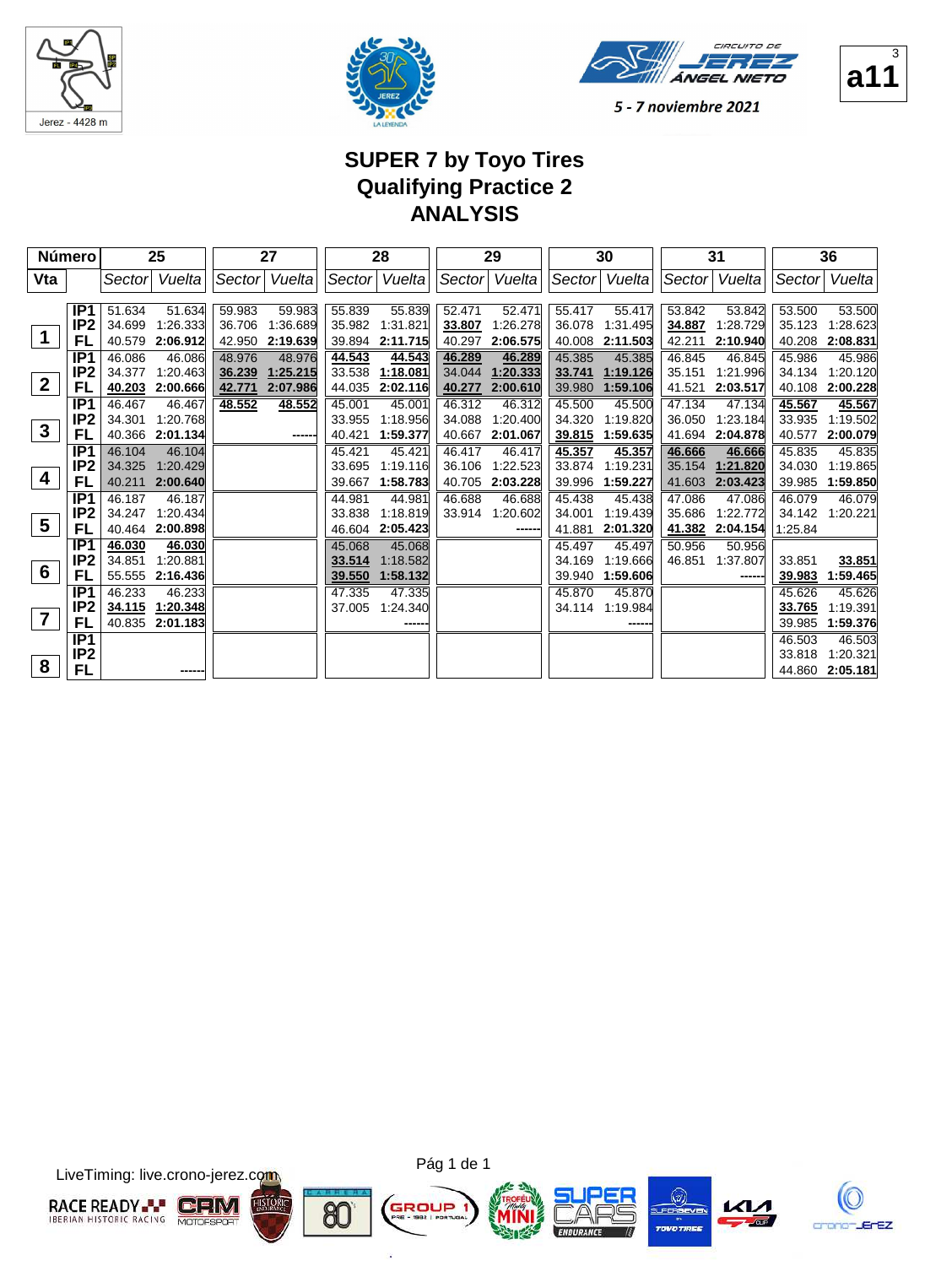





4

5 - 7 noviembre 2021

## **SUPER 7 by Toyo Tires Qualifying Practice 2 ANALYSIS**

|                 | Número          |               | 37               |        | 38               |        | 39              |        | 43            |                    | 44                  |        | 46              |        | 53              |
|-----------------|-----------------|---------------|------------------|--------|------------------|--------|-----------------|--------|---------------|--------------------|---------------------|--------|-----------------|--------|-----------------|
| Vta             |                 | Sector        | Vueltal          |        | Sector Vuelta    |        | Sector  Vuelta  |        | Sector Vuelta |                    | Sector Vuelta       |        | Sector   Vuelta | Sector | Vuelta          |
|                 |                 |               |                  |        |                  |        |                 |        |               |                    |                     |        |                 |        |                 |
|                 | IP <sub>1</sub> |               | 1:00.85 1:00.854 | 54.094 | 54.094           | 54.367 | 54.367          | 53.124 | 53.124        | 53.476             | 53.476              | 54.433 | 54.433          | 55.944 | 55.944          |
|                 | IP2             |               | 36.922 1:37.776  | 36.306 | 1:30.400         |        | 36.534 1:30.901 | 35.059 | 1:28.183      | 34.148             | 1:27.624            | 35.767 | 1:30.200        |        | 35.978 1:31.922 |
| $\mathbf 1$     | FL              |               | 42.344 2:20.120  |        | 41.968 2:12.368  | 40.387 | 2:11.288        | 40.455 | 2:08.638      | 39.591             | 2:07.215            | 40.154 | 2:10.354        | 39.822 | 2:11.744        |
|                 | IP <sub>1</sub> | 47.793        | 47.793           | 47.857 | 47.857           | 46.273 | 46.273          | 46.080 | 46.080        | 45.633             | 45.633              | 45.838 | 45.838          | 44.640 | 44.640          |
|                 | IP <sub>2</sub> | 35.461        | 1:23.254         | 35.943 | 1:23.800         | 34.378 | 1:20.651        | 34.580 | 1:20.660      | 33.645             | 1:19.278            | 33.943 | 1:19.781        | 33.123 | 1:17.763        |
| $\overline{2}$  | FL              |               | 42.116 2:05.370  | 41.039 | 2:04.839         | 40.348 | 2:00.999        | 40.257 | 2:00.917      | 40.053             | 1:59.331            | 39.877 | 1:59.658        | 40.124 | 1:57.887        |
|                 | IP <sub>1</sub> | 47.647        | 47.647           | 48.613 | 48.613           | 46.388 | 46.388          | 46.212 | 46.212        | 46.357             | 46.357              | 45.916 | 45.916          | 45.047 | 45.047          |
|                 | IP <sub>2</sub> | 36.391        | 1.24.038         | 36.477 | 1:25.090         | 34.784 | 1:21.172        | 34.969 | 1:21.181      | 34.447             | 1:20.804            | 34.161 | 1:20.077        | 33.076 | 1:18.123        |
| $\mathbf{3}$    | FL              | 42.705        | 2:06.743         |        | 1:10.88 2:35.977 | 40.789 | 2:01.961        | 41.197 | 2:02.378      | 40.149             | 2:00.953            |        |                 | 39.268 | 1:57.391        |
|                 | IP <sub>1</sub> | 48.098        | 48.098           | 47.525 | 47.525           | 46.921 | 46.921          | 46.795 | 46.795        | 45.646             | 45.646              |        |                 | 44.996 | 44.996          |
|                 | IP <sub>2</sub> | 36.096        | 1:24.194         |        | 36.082 1:23.607  | 35.446 | 1:22.367        | 36.763 | 1:23.558      | 33.962             | 1:19.608            |        |                 | 33.808 | 1:18.804        |
| 4               | FL              | 41.898        | 2:06.092         | 41.477 | 2:05.084         | 40.892 | 2:03.259        | 41.085 | 2:04.643      |                    | $ 2:07.05$ PIT EXIT |        |                 |        |                 |
|                 | IP <sub>1</sub> | 47.808        | 47.808           | 48.068 | 48.068           | 46.750 | 46.750          | 46.032 | 46.032        | $1:01.53$ 1:01.539 |                     |        |                 |        |                 |
|                 | IP <sub>2</sub> | 36.039        | 1:23.847         | 36.055 | 1:24.123         | 34.219 | 1:20.969        | 34.718 | 1:20.750      | 33.763             | 1:35.302            |        |                 |        |                 |
| $5\phantom{1}$  | FL              | <u>41.885</u> | 2:05.732         | 41.735 | 2:05.858         | 41.263 | 2:02.232        | 41.101 | 2:01.851      | 39.790             | 2:15.092            |        |                 |        |                 |
|                 | IP1             | 47.536        | 47.536           | 47.895 | 47.895           | 47.490 | 47.490          | 45.872 | 45.872        | 45.435             | 45.435              |        |                 |        |                 |
|                 | IP <sub>2</sub> | 35.614        | 1:23.150         | 35.884 | 1:23.779         | 34.459 | 1:21.949        | 34.762 | 1:20.634      | 34.031             | 1:19.466            |        |                 |        |                 |
| $6\phantom{1}6$ | FL              | 42.233        | 2:05.383         |        | 41.676 2:05.455  | 40.303 | 2:02.252        | 40.010 | 2:00.644      | 40.260             | 1:59.726            |        |                 |        |                 |
|                 | IP <sub>1</sub> | 47.570        | 47.570           |        |                  | 46.580 | 46.580          | 46.317 | 46.317        | 45.738             | 45.738              |        |                 |        |                 |
|                 | IP2             | 35.555        | 1:23.125         |        |                  | 36.845 | 1:23.425        | 34.727 | 1:21.044      | 33.787             | 1.19.525            |        |                 |        |                 |
| $\overline{7}$  | FL              |               | -----            |        | -----            | 41.174 | 2:04.599        | 40.306 | 2:01.350      |                    |                     |        |                 |        |                 |
|                 | IP1             |               |                  |        |                  | 46.354 | 46.354          | 49.091 | 49.091        |                    |                     |        |                 |        |                 |
|                 | IP <sub>2</sub> |               |                  |        |                  | 35.693 | 1:22.047        | 37.121 | 1:26.212      |                    |                     |        |                 |        |                 |
| 8               | FL              |               |                  |        |                  |        |                 |        |               |                    |                     |        |                 |        |                 |

LiveTiming: live.crono-jerez.com





×.







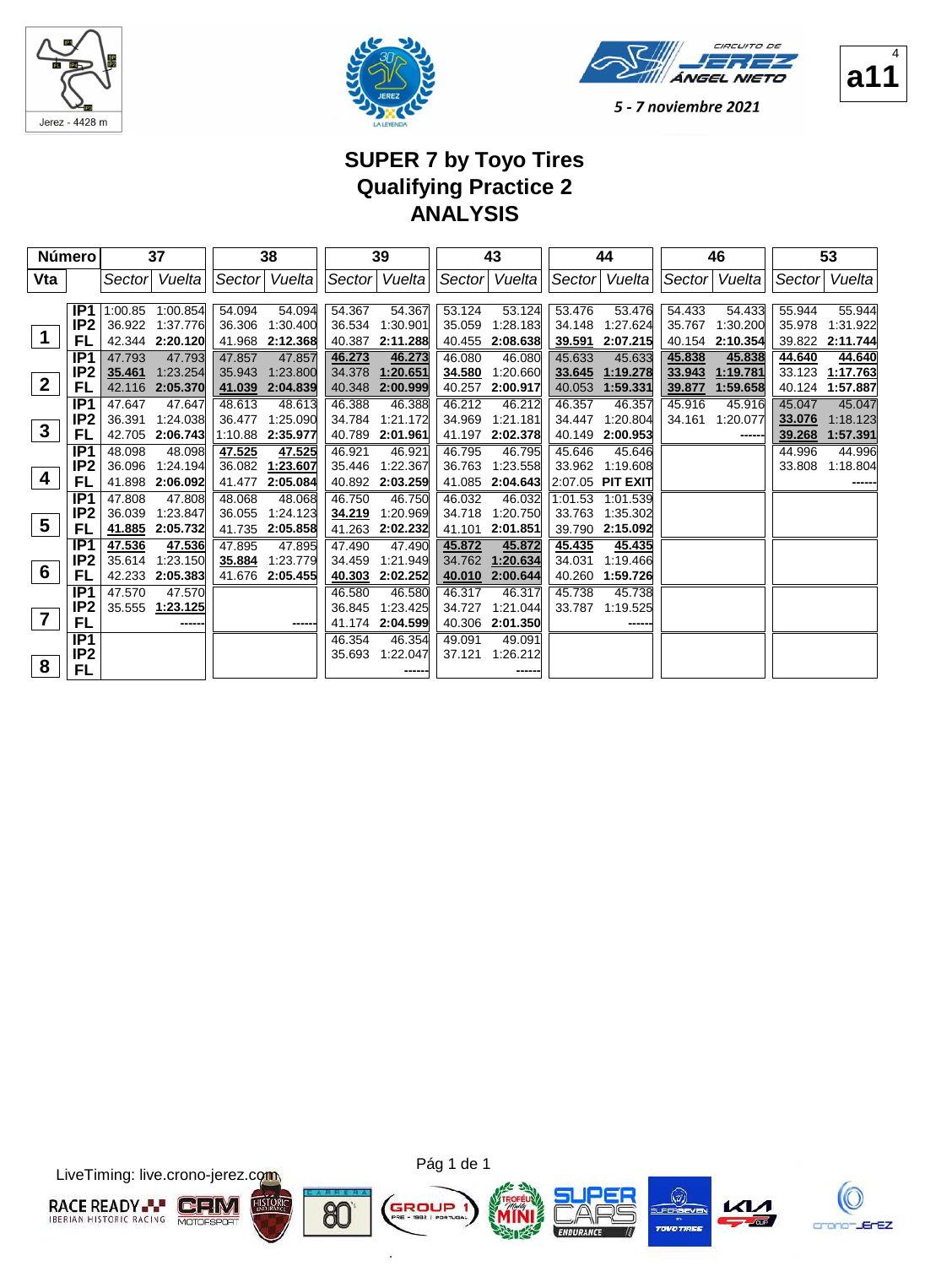





### **a11**  $\overline{5}$

### **SUPER 7 by Toyo Tires Qualifying Practice 2 ANALYSIS**

|                         | <b>Número</b>   |        | 55              |         | 57               |         | 69       |        | 70            |        | 71              |        | 77       |        | 99       |
|-------------------------|-----------------|--------|-----------------|---------|------------------|---------|----------|--------|---------------|--------|-----------------|--------|----------|--------|----------|
| Vta                     |                 | Sector | Vuelta          | Sector  | Vuelta           | Sector  | Vuelta   |        | Sector Vuelta | Sector | Vuelta          | Sector | Vueltal  | Sector | Vuelta   |
|                         |                 |        |                 |         |                  |         |          |        |               |        |                 |        |          |        |          |
|                         | IP <sub>1</sub> | 54.504 | 54.504          | 52.254  | 52.254           | 1:04.69 | 1:04.698 | 52.971 | 52.971        | 56.941 | 56.941          | 56.404 | 56.404   | 54.364 | 54.364   |
|                         | IP <sub>2</sub> | 36.342 | 1:30.846        | 34.780  | 1:27.034         | 37.399  | 1:42.097 | 35.914 | 1:28.885      | 37.081 | 1:34.022        | 35.827 | 1:32.231 | 35.136 | 1:29.500 |
|                         | FL              | 41.820 | 2:12.666        | 40.127  | 2:07.161         | 41.244  | 2:23.341 | 41.155 | 2:10.040      | 42.705 | 2:16.727        | 43.360 | 2:15.591 | 41.116 | 2:10.616 |
|                         | IP1             | 47.129 | 47.129          | 45.801  | 45.801           | 45.909  | 45.909   | 47.589 | 47.589        | 48.108 | 48.108          | 49.205 | 49.205   | 46.676 | 46.676   |
|                         | IP <sub>2</sub> | 34.747 | 1:21.876        | 33.702  | 1:19.503         | 34.469  | 1:20.378 | 34.440 | 1:22.029      | 36.506 | 1:24.614        | 36.863 | 1:26.068 | 34.386 | 1:21.062 |
| $\boldsymbol{2}$        | FL              | 41.050 | 2:02.926        | 39.920  | 1:59.423         | 40.505  | 2:00.883 | 40.138 | 2:02.167      | 43.163 | 2:07.777        | 43.652 | 2:09.720 | 40.466 | 2:01.528 |
|                         | IP <sub>1</sub> | 47.816 | 47.816          | 46.096  | 46.096           | 45.954  | 45.954   | 52.273 | 52.273        | 47.964 | 47.964          | 49.152 | 49.152   | 47.018 | 47.018   |
|                         | IP <sub>2</sub> | 35.126 | 1:22.942        | 34.423  | 1:20.519         | 34.611  | 1:20.565 | 46.592 | 1:38.865      | 36.184 | 1:24.148        | 36.935 | 1:26.087 | 34.232 | 1:21.250 |
| $\mathbf{3}$            | FL              | 43.222 | 2:06.164        | 1:27.00 |                  | 39.962  | 2:00.527 | 40.569 | 2:19.434      | 42.427 | 2:06.575        | 45.640 | 2:11.727 | 41.708 | 2:02.958 |
|                         | IP1             | 47.321 | 47.321          |         |                  | 47.659  | 47.659   | 49.922 | 49.922        | 47.965 | 47.965          | 49.056 | 49.056   | 46.269 | 46.269   |
|                         | IP <sub>2</sub> | 35.107 | 1:22.428        | 35.963  | 35.963           | 34.906  | 1:22.565 | 34.376 | 1:24.298      | 36.385 | 1:24.350        | 37.702 | 1:26.758 | 34.323 | 1:20.592 |
| 4                       | FL              | 41.556 | 2:03.984        |         | 2:54.26 PIT EXIT | 40.358  | 2:02.923 | 40.271 | 2:04.569      | 42.120 | 2:06.470        | 43.802 | 2:10.560 | 40.032 | 2:00.624 |
|                         | IP1             | 46.781 | 46.781          | 52.354  | 52.354           | 46.261  | 46.261   | 46.925 | 46.925        | 47.648 | 47.648          | 48.839 | 48.839   | 46.495 | 46.495   |
|                         | IP <sub>2</sub> | 34.987 | 1:21.768        | 35.778  | 1:28.132         | 33.730  | 1:19.991 | 34.371 | 1:21.296      | 36.254 | 1:23.902        | 36.986 | 1:25.825 | 34.701 | 1:21.196 |
| $\overline{\mathbf{5}}$ | FL              | 41.879 | 2:03.647        | 40.427  | 2:08.559         | 39.794  | 1:59.785 | 40.528 | 2:01.824      | 41.998 | 2:05.900        | 43.080 | 2:08.905 | 42.698 | 2:03.894 |
|                         | IP <sub>1</sub> | 47.239 | 47.239          | 46.897  | 46.897           | 45.576  | 45.576   | 47.115 | 47.115        | 49.292 | 49.292          | 49.321 | 49.321   | 46.589 | 46.589   |
|                         | IP <sub>2</sub> | 35.595 | 1:22.834        | 34.435  | 1:21.332         | 40.517  | 1:26.093 | 35.123 | 1:22.238      | 35.984 | 1:25.276        | 36.780 | 1:26.101 | 34.455 | 1:21.044 |
| 6                       | FL              | 40.775 | 2:03.609        |         |                  |         | -----    | 41.620 | 2:03.858      | 42.113 | 2:07.389        | 44.538 | 2:10.639 | 40.555 | 2:01.599 |
|                         | IP <sub>1</sub> | 46.965 | 46.965          |         |                  |         |          | 46.911 | 46.911        | 47.871 | 47.871          |        |          | 46.372 | 46.372   |
|                         | IP <sub>2</sub> | 35.108 | 1:22.073        |         |                  |         |          | 34.619 | 1:21.530      | 35.940 | 1:23.811        |        |          | 34.926 | 1:21.298 |
|                         | FL              |        | 41.611 2:03.684 |         |                  |         |          | 41.181 | 2:02.711      |        | 43.566 2:07.377 |        |          |        |          |
|                         | IP <sub>1</sub> |        |                 |         |                  |         |          |        |               |        |                 |        |          |        |          |
|                         | IP <sub>2</sub> |        |                 |         |                  |         |          |        |               |        |                 |        |          |        |          |
| 8                       | FL              |        |                 |         |                  |         |          |        |               |        | -----           |        |          |        |          |

LiveTiming: live.crono-jerez.com



Pág 1 de 1

×.







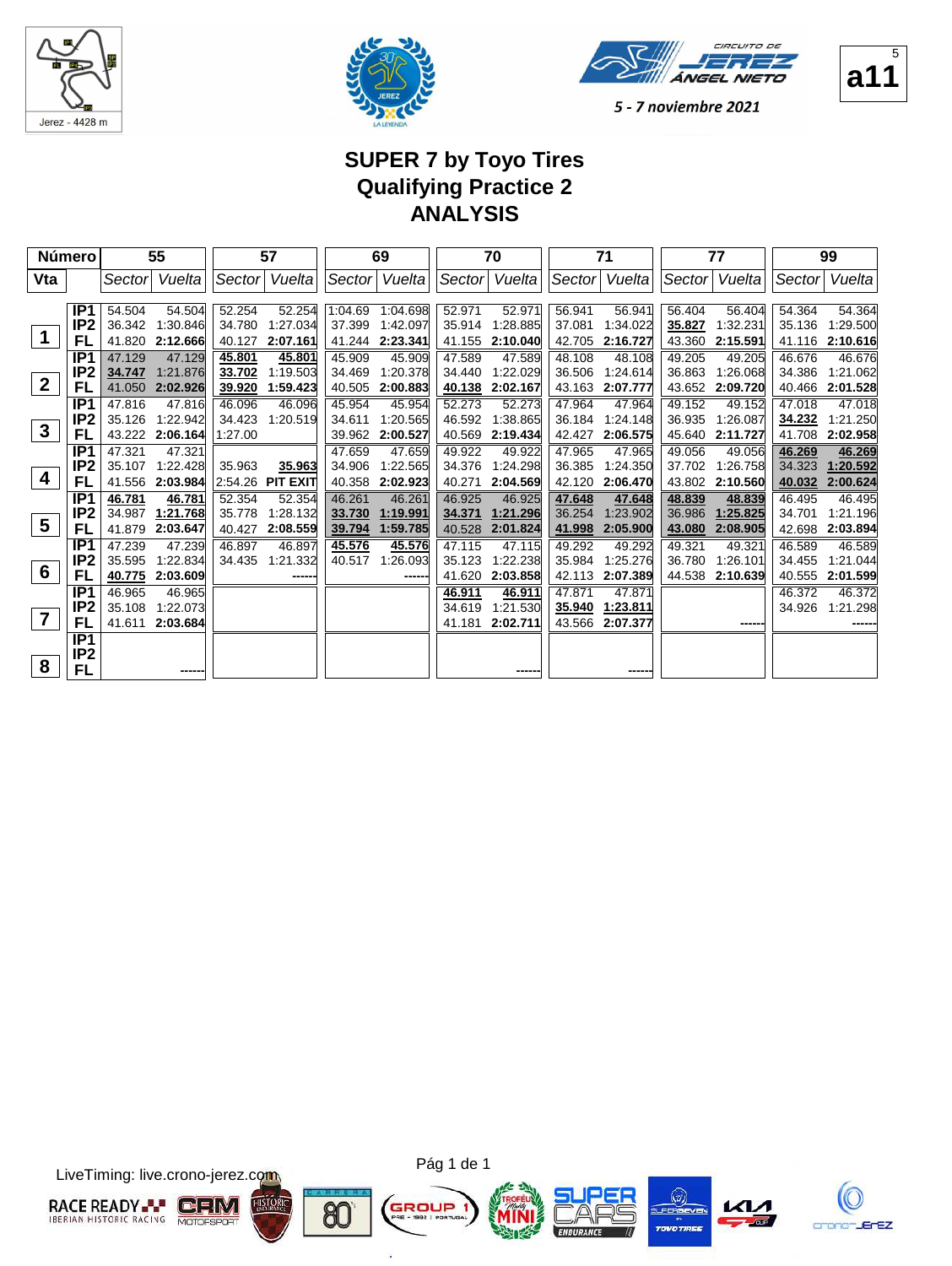





5 - 7 noviembre 2021

# **SUPER 7 by Toyo Tires Qualifying Practice 2 ANALYSIS**

|                         | <b>Número</b>   |                  | 111                |                  | 116                |                  | 119                          |                  | 125                |                  | 129                  |                  | 136                  |                  | 146                |
|-------------------------|-----------------|------------------|--------------------|------------------|--------------------|------------------|------------------------------|------------------|--------------------|------------------|----------------------|------------------|----------------------|------------------|--------------------|
| Vta                     |                 | Sectorl          | Vuelta             |                  | Sector Vuelta      |                  | Sector Vuelta                | Sector           | Vuelta             |                  | Sector Vuelta        |                  | Sector  Vuelta       | Sector           | Vuelta             |
|                         |                 |                  |                    |                  |                    |                  |                              |                  |                    |                  |                      |                  |                      |                  |                    |
|                         | IP1             | 53.979<br>35.486 | 53.979<br>1:29.465 | 53.124<br>34.312 | 53.124<br>1:27.436 |                  | 1:04.88 1:04.884<br>1:39.253 | 56.186           | 56.186<br>1:31.385 | 1:01.67          | 1:01.677             | 56.023           | 56.023               | 53.685<br>34.743 | 53.685<br>1:28.428 |
| $\mathbf 1$             | IP2<br>FL       | 42.813           | 2:12.278           | 40.139           | 2:07.575           | 34.369<br>40.010 | 2:19.263                     | 35.199<br>43.844 | 2:15.229           | 37.993<br>50.280 | 1:39.670<br>2:29.950 | 35.412<br>40.721 | 1:31.435<br>2:12.156 | 41.943           | 2:10.371           |
|                         | IP <sub>1</sub> |                  |                    | 46.226           | 46.226             | 45.984           | 45.984                       |                  | 47.124             | 47.905           | 47.905               |                  |                      | 46.655           | 46.655             |
|                         | IP <sub>2</sub> | 47.185<br>35.170 | 47.185<br>1:22.355 | 34.246           | 1:20.472           | 34.008           | 1:19.992                     | 47.124<br>34.446 | 1:21.570           | 34.935           | 1:22.840             | 46.384<br>35.112 | 46.384<br>1:21.496   | 34.425           | 1:21.080           |
| $\boldsymbol{2}$        | FL              | 1:29.39          |                    |                  | 40.582 2:01.054    | 39.884           | 1:59.876                     | 41.055           | 2:02.625           | 41.570           | 2:04.410             | 40.584           | 2:02.080             | 1:28.28          |                    |
|                         | IP <sub>1</sub> |                  |                    | 46.064           | 46.064             | 45.739           | 45.739                       | 48.746           | 48.746             | 49.424           | 49.424               | 46.706           | 46.706               |                  |                    |
|                         | IP <sub>2</sub> | 35.025           | 35.025             | 34.035           | 1:20.099           | 34.819           | 1:20.558                     | 35.673           | 1:24.419           | 35.727           | 1:25.151             | 34.620           | 1:21.326             | 34.453           | 34.453             |
| $\mathbf{3}$            | FL              | 41.613           | 2:04.003           | 40.317           | 2:00.416           | 41.032           | 2:01.590                     | 45.755           | 2:10.174           | 42.390           | 2:07.541             | 40.662           | 2:01.988             | 41.140           | 2:02.363           |
|                         | IP <sub>1</sub> | 47.686           | 47.686             | 46.386           | 46.386             | 45.998           | 45.998                       | 47.538           | 47.538             | 48.072           | 48.072               | 46.396           | 46.396               | 46.608           | 46.608             |
|                         | IP <sub>2</sub> | 35.557           | 1:23.243           | 34.127           | 1:20.513           | 34.705           | 1:20.703                     | 36.049           | 1:23.587           | 35.813           | 1:23.885             | 35.775           | 1:22.171             | 34.500           | 1:21.108           |
| 4                       | FL              | 41.924           | 2:05.167           | 40.887           | 2:01.400           | 41.111           | 2:01.814                     |                  | ------             | 42.417           | 2:06.302             | 41.626           | 2:03.797             | 41.740           | 2:02.848           |
|                         | IP <sub>1</sub> | 47.799           | 47.799             | 46.406           | 46.406             | 45.939           | 45.939                       |                  |                    | 47.880           | 47.880               | 46.791           | 46.791               | 46.484           | 46.484             |
|                         | IP <sub>2</sub> | 35.643           | 1:23.442           | 34.385           | 1:20.791           | 34.156           | 1:20.095                     |                  |                    | 35.559           | 1:23.439             | 34.536           | 1:21.327             | 34.311           | 1:20.795           |
| $\overline{\mathbf{5}}$ | FL              | 41.865           | 2:05.307           | 40.454           | 2:01.245           | 39.770           | 1:59.865                     |                  |                    | 43.800           | 2:07.239             | 40.913           | 2:02.240             | 41.133           | 2:01.928           |
|                         | IP <sub>1</sub> | 47.752           | 47.752             | 46.604           | 46.604             | 48.644           | 48.644                       |                  |                    | 47.945           | 47.945               | 46.775           | 46.775               | 47.959           | 47.959             |
|                         | IP <sub>2</sub> | 38.305           | 1:26.057           | 34.371           | 1:20.975           | 36.911           | 1:25.555                     |                  |                    | 35.396           | 1:23.341             | 34.483           | 1:21.258             | 34.940           | 1:22.899           |
| 6                       | FL              | 42.504           | 2:08.561           | 40.166           | 2:01.141           | 41.531           | 2:07.086                     |                  |                    | 42.693           | 2:06.034             | 41.085           | 2:02.343             | 1:28.72          |                    |
|                         | IP <sub>1</sub> | 47.706           | 47.706             | 46.877           | 46.877             | 46.378           | 46.378                       |                  |                    | 48.161           | 48.161               | 54.205           | 54.205               |                  |                    |
|                         | IP <sub>2</sub> | 35.753           | 1.23.459           | 34.977           | 1:21.854           | 36,389           | 1:22.767                     |                  |                    | 35.590           | 1:23.751             | 39.188           | 1:33.393             | 34.399           | 34.399             |
| $\overline{\mathbf{7}}$ | FL              | 41.603           | 2:05.062           |                  | 40.476 2:02.330    |                  | -----                        |                  |                    |                  |                      |                  | ------               | 41.126           | 2:02.685           |
|                         | IP <sub>1</sub> |                  |                    | 46.973           | 46.973             |                  |                              |                  |                    |                  |                      |                  |                      | 46.719           | 46.719             |
| 8                       | IP <sub>2</sub> |                  |                    | 35.230           | 1:22.203           |                  |                              |                  |                    |                  |                      |                  |                      | 34.177           | 1:20.896           |
|                         | FL              |                  | -----              |                  | 41.160 2:03.363    |                  |                              |                  |                    |                  |                      |                  |                      | 41.452           | 2:02.348           |

LiveTiming: live.crono-jerez.com



×.

80







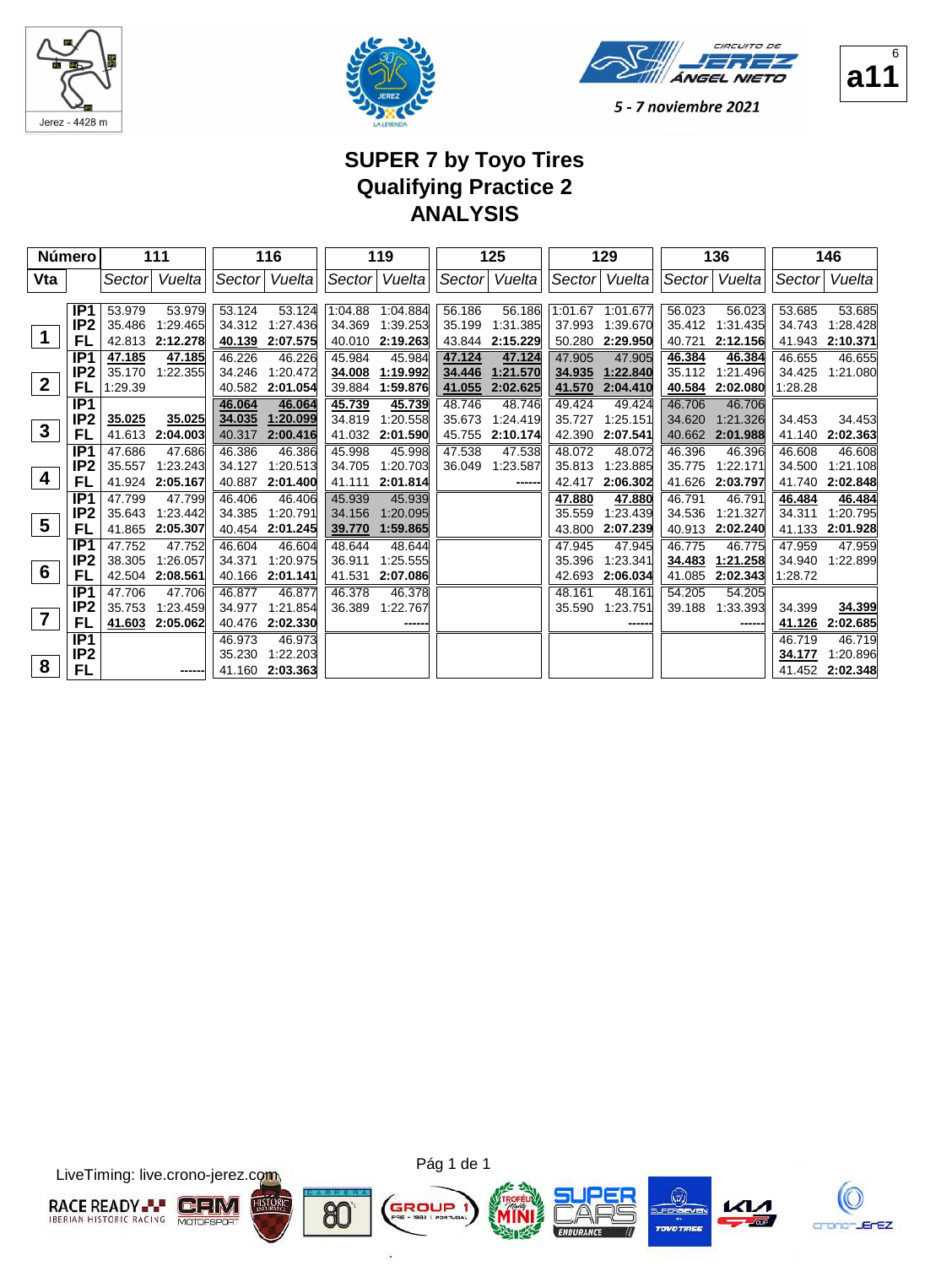







### **SUPER 7 by Toyo Tires Qualifying Practice 2 ANALYSIS**

|                 | Número          | 169                              | $\bf{0}$      | 0 | $\bf{0}$                    | $\bf{0}$      | $\bf{0}$      | 0             |
|-----------------|-----------------|----------------------------------|---------------|---|-----------------------------|---------------|---------------|---------------|
| Vta             |                 | Sector Vuelta                    | Sector Vuelta |   | Sector Vuelta Sector Vuelta | Sector Vuelta | Sector Vuelta | Sector Vuelta |
|                 |                 |                                  |               |   |                             |               |               |               |
|                 | IP1             | 1:01.86 1:01.867                 |               |   |                             |               |               |               |
|                 | IP <sub>2</sub> | 35.307 1:37.174                  |               |   |                             |               |               |               |
|                 | <b>FL</b>       | 42.025 2:19.199                  |               |   |                             |               |               |               |
|                 | IP1<br>IP2      | 46.264 46.264                    |               |   |                             |               |               |               |
| $\overline{2}$  | FL.             | 34.995 1:21.259                  |               |   |                             |               |               |               |
|                 |                 | 40.153 2:01.412                  |               |   |                             |               |               |               |
|                 | IP1<br>IP2      | 45.905 45.905<br>34.896 1:20.801 |               |   |                             |               |               |               |
| $\mathbf{3}$    | FL.             | 40.188 2:00.989                  |               |   |                             |               |               |               |
|                 | IP1             | 46.689<br>46.689                 |               |   |                             |               |               |               |
|                 | IP <sub>2</sub> | 34.572 1:21.261                  |               |   |                             |               |               |               |
| $\overline{4}$  | <b>FL</b>       | 40.412 2:01.673                  |               |   |                             |               |               |               |
|                 | IP1             | 46.211<br>46.211                 |               |   |                             |               |               |               |
|                 | IP <sub>2</sub> | 34.367 1:20.578                  |               |   |                             |               |               |               |
| $5\overline{)}$ | FL.             | 40.337 2:00.915                  |               |   |                             |               |               |               |
|                 | IP1             | 46.123<br>46.123                 |               |   |                             |               |               |               |
|                 | IP2             | 34.405 1:20.528                  |               |   |                             |               |               |               |
| 6               | FL.             | 1:26.10                          |               |   |                             |               |               |               |
|                 | IP <sub>1</sub> |                                  |               |   |                             |               |               |               |
|                 | IP <sub>2</sub> | <u>34.340</u><br>34.340          |               |   |                             |               |               |               |
|                 | FL              | 40.348 2:00.433                  |               |   |                             |               |               |               |
|                 | IP1             |                                  |               |   |                             |               |               |               |
| 8               | IP <sub>2</sub> |                                  |               |   |                             |               |               |               |
|                 | <b>FL</b>       |                                  |               |   |                             |               |               |               |

LiveTiming: live.crono-jerez.com



×.

80







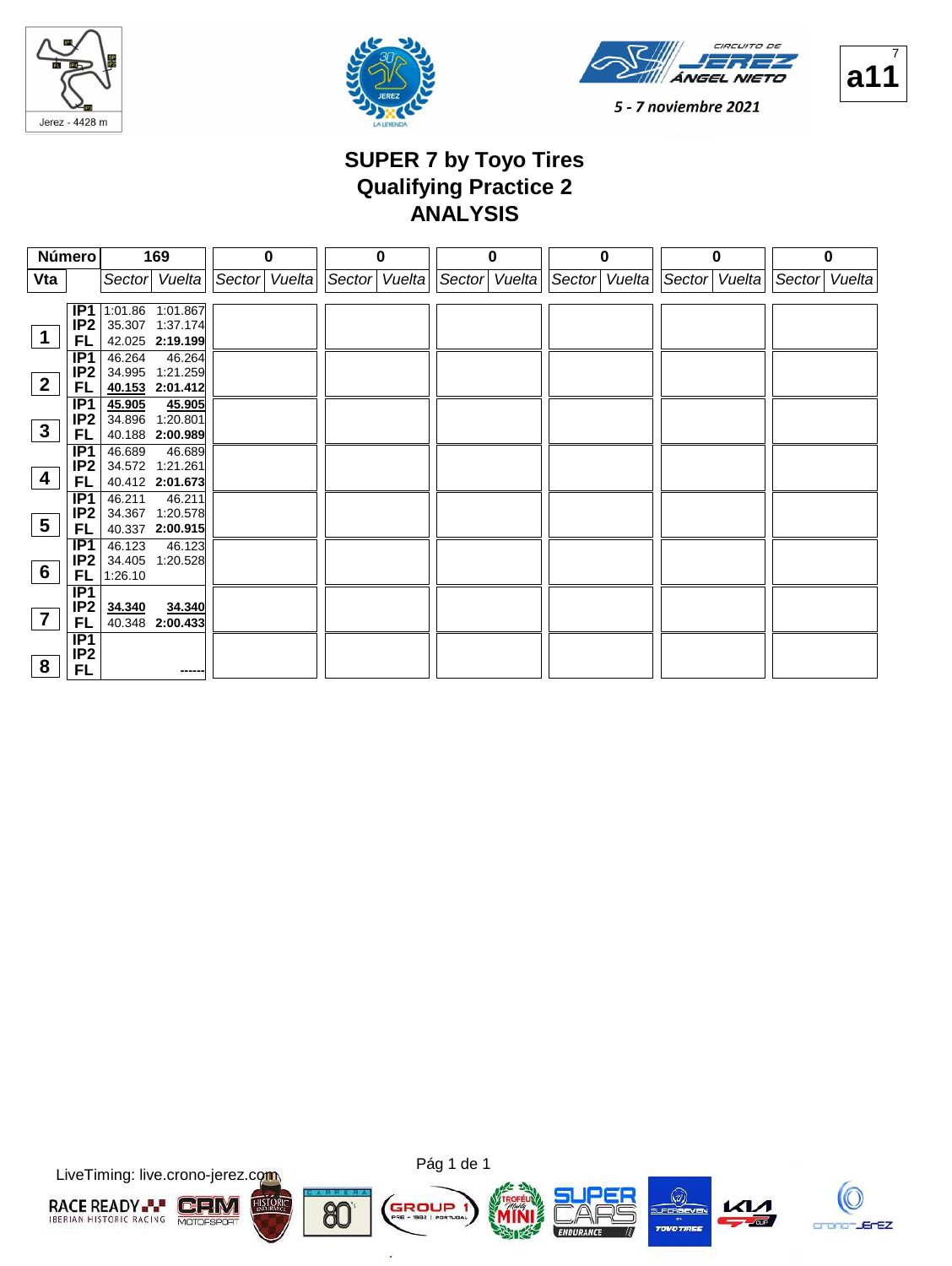



CIRCUITO DE ÁNGEL NIETO

**a12**

#### 5 - 7 noviembre 2021

### **SUPER 7 by Toyo Tires Qualifying Practice 2 40 BEST LAPS**

| <b>Dorsal</b> | <b>Piloto</b>            | <b>Nat</b> | Equipo                     | Maq. | Hora    | <b>Vuelta</b> | Tiempo   |
|---------------|--------------------------|------------|----------------------------|------|---------|---------------|----------|
| 53            | José Carlos Pires        |            | Speedy Motorsport          | 420R | 9:26:14 | 3             | 1:57.391 |
| 53            | José Carlos Pires        |            | Speedy Motorsport          | 420R | 9:24:16 | 2             | 1:57.887 |
| 28            | Lourenço Monteiro        |            | Speedy Motorsport          | 420R | 9:32:23 | 6             | 1:58.132 |
| 3             | Paulo Macedo             |            | <b>CRM Motorsport</b>      | 420R | 9:26:16 | 3             | 1:58.391 |
| 7             | Diogo Tavares            |            | <b>CRM Motorsport</b>      | 420R | 9:24:14 | 2             | 1:58.402 |
| 5             | J. J. Magalhães          |            | <b>Team Nuoorte</b>        | 420R | 9:31:42 | 5             | 1:58.498 |
| 5             | J. J. Magalhães          |            | <b>Team Nuoorte</b>        | 420R | 9:24:58 | 2             | 1:58.610 |
| 8             | Luís Calheiros Ferreira  |            | <b>CRM Motorsport</b>      | 420R | 9:28:16 | 4             | 1:58.684 |
| 5             | J. J. Magalhães          |            | <b>Team Nuoorte</b>        | 420R | 9:26:57 | 3             | 1:58.775 |
| 28            | Lourenço Monteiro        |            | Speedy Motorsport          | 420R | 9:28:19 | 4             | 1:58.783 |
| 7             | Diogo Tavares            |            | <b>CRM Motorsport</b>      | 420R | 9:26:13 | 3             | 1:58.846 |
| 5             | J. J. Magalhães          |            | <b>Team Nuoorte</b>        | 420R | 9:35:40 | 7             | 1:58.921 |
| 7             | Diogo Tavares            |            | <b>CRM Motorsport</b>      | 420R | 9:28:12 | 4             | 1:59.065 |
| 30            | Gonçalo Lobo Vale        |            | <b>BCM Sports</b>          | 420R | 9:24:18 | 2             | 1:59.106 |
| 8             | Luís Calheiros Ferreira  |            | <b>CRM Motorsport</b>      | 420R | 9:26:17 | 3             | 1:59.194 |
| 30            | Gonçalo Lobo Vale        |            | <b>BCM Sports</b>          | 420R | 9:28:17 | 4             | 1:59.227 |
| 5             | J. J. Magalhães          |            | <b>Team Nuoorte</b>        | 420R | 9:33:41 | 6             | 1:59.265 |
| 44            | Nuno Afonso              |            | Atomic-Mageltech           | 420R | 9:24:38 | 2             | 1:59.331 |
| 36            | António Nunes Almeida    |            | <b>BS Motorsport</b>       | 420R | 9:34:21 | 7             | 1:59.376 |
| 28            | Lourenço Monteiro        |            | Speedy Motorsport          | 420R | 9:26:20 | 3             | 1:59.377 |
| 57            | Bernardo Bello           |            | <b>CRM Motorsport</b>      | 420R | 9:24:33 | 2             | 1:59.423 |
| 36            | António Nunes Almeida    |            | <b>BS Motorsport</b>       | 420R | 9:32:21 | 6             | 1:59.465 |
| 23            | Diogo Costa              |            | <b>Team Nuoorte</b>        | 420R | 9:26:13 | 2             | 1:59.572 |
| 30            | Gonçalo Lobo Vale        |            | <b>BCM Sports</b>          | 420R | 9:32:18 | 6             | 1:59.606 |
| 30            | Gonçalo Lobo Vale        |            | <b>BCM Sports</b>          | 420R | 9:26:18 | 3             | 1:59.635 |
| 46            | Nélson Gomes             |            | Speedy Motorsport          | 420R | 9:24:20 | 2             | 1:59.658 |
| 44            | Nuno Afonso              |            | Atomic-Mageltech           | 420R | 9:34:20 | 6             | 1:59.726 |
| 23            | Diogo Costa              |            | <b>Team Nuoorte</b>        | 420R | 9:28:13 | 3             | 1:59.766 |
| 69            | André Correia            |            | P                          | 420R | 9:31:42 | 5             | 1:59.785 |
| 36            | António Nunes Almeida    |            | <b>BS Motorsport</b>       | 420R | 9:28:22 | 4             | 1:59.850 |
| 119           | Mark Stansfield          |            | <b>McMillan Motorsport</b> | 420R | 9:32:32 | 5             | 1:59.865 |
| 119           | <b>Mark Stansfield</b>   |            | <b>McMillan Motorsport</b> | 420R | 9:26:29 | 2             | 1:59.876 |
| 36            | António Nunes Almeida    |            | <b>BS Motorsport</b>       | 420R | 9:26:22 | 3             | 2:00.079 |
| 36            | António Nunes Almeida    |            | <b>BS Motorsport</b>       | 420R | 9:24:22 | 2             | 2:00.228 |
| 116           | Paul O'Reilly            |            | McMillan Motorsport        | 420R | 9:26:30 | 3             | 2:00.416 |
| 169           | <b>Steve Collins</b>     |            | McMillan Motorsport        | 420R | 9:35:05 | 7             | 2:00.433 |
| 69            | André Correia            |            | P                          | 420R | 9:27:40 | 3             | 2:00.527 |
| 29            | Paulo Costa              |            | <b>Team Nuoorte</b>        | 420R | 9:24:25 | 2             | 2:00.610 |
| 99            | Nuno Santos              |            | <b>CRM Motorsport</b>      | 420R | 9:28:40 | 4             | 2:00.624 |
| 25            | <b>Bertrand Rouchout</b> |            | Speedy Motorsport          | 420R | 9:29:49 | 4             | 2:00.640 |

LiveTiming: live.crono-jerez.com



ò.

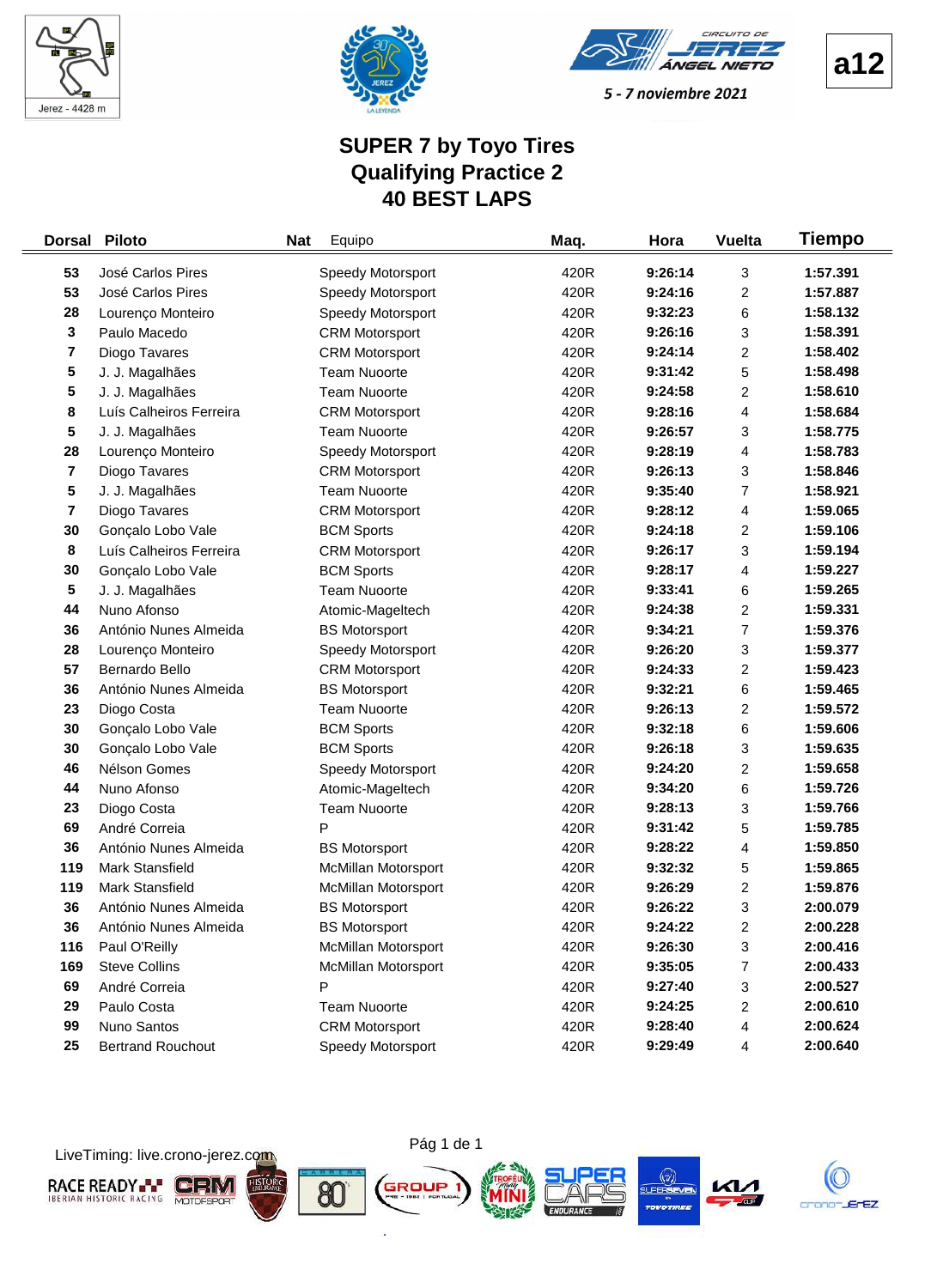





### **SUPER 7 by Toyo Tires Qualifying Practice 2 TOP FIVE LAPS**

#### **Piloto Nat Equipo Top Five Laps**

| 53 | José Carlos Pires        | Speedy Motorsport          | 1:57.391 | 1:57.887 | 2:11.744 | PIT EXIT |          |
|----|--------------------------|----------------------------|----------|----------|----------|----------|----------|
| 28 | Lourenço Monteiro        | Speedy Motorsport          | 1:58.132 | 1:58.783 | 1:59.377 | 2:02.116 | 2:05.423 |
| 3  | Paulo Macedo             | <b>CRM Motorsport</b>      | 1:58.391 | 2:00.735 | 2:11.116 | PIT EXIT |          |
| 7  | Diogo Tavares            | <b>CRM Motorsport</b>      | 1:58.402 | 1:58.846 | 1:59.065 | 2:10.777 | PIT EXIT |
| 5  | J. J. Magalhães          | <b>Team Nuoorte</b>        | 1:58.498 | 1:58.610 | 1:58.775 | 1:58.921 | 1:59.265 |
| 8  | Luís Calheiros Ferreira  | <b>CRM Motorsport</b>      | 1:58.684 | 1:59.194 | 2:00.904 | 2:01.829 | 2:10.945 |
| 30 | Gonçalo Lobo Vale        | <b>BCM Sports</b>          | 1:59.106 | 1:59.227 | 1:59.606 | 1:59.635 | 2:01.320 |
| 44 | Nuno Afonso              | Atomic-Mageltech           | 1:59.331 | 1:59.726 | 2:00.953 | 2:07.215 | 2:15.092 |
| 36 | António Nunes Almeida    | <b>BS Motorsport</b>       | 1:59.376 | 1:59.465 | 1:59.850 | 2:00.079 | 2:00.228 |
| 57 | Bernardo Bello           | <b>CRM Motorsport</b>      | 1:59.423 | 2:07.161 | 2:08.559 | PIT EXIT | PIT EXIT |
| 23 | Diogo Costa              | <b>Team Nuoorte</b>        | 1:59.572 | 1:59.766 | 2:04.290 | 2:05.082 | 2:05.992 |
| 46 | Nélson Gomes             | Speedy Motorsport          | 1:59.658 | 2:10.354 | PIT EXIT |          |          |
| 69 | André Correia            | P                          | 1:59.785 | 2:00.527 | 2:00.883 | 2:02.923 | 2:23.341 |
|    | 119 Mark Stansfield      | <b>McMillan Motorsport</b> | 1:59.865 | 1:59.876 | 2:01.590 | 2:01.814 | 2:07.086 |
|    | 116 Paul O'Reilly        | McMillan Motorsport        | 2:00.416 | 2:01.054 | 2:01.141 | 2:01.245 | 2:01.400 |
|    | <b>169 Steve Collins</b> | <b>McMillan Motorsport</b> | 2:00.433 | 2:00.915 | 2:00.989 | 2:01.412 | 2:01.673 |
|    | 29 Paulo Costa           | <b>Team Nuoorte</b>        | 2:00.610 | 2:01.067 | 2:03.228 | 2:06.575 | PIT EXIT |
| 99 | Nuno Santos              | <b>CRM Motorsport</b>      | 2:00.624 | 2:01.528 | 2:01.599 | 2:02.958 | 2:03.894 |
| 25 | <b>Bertrand Rouchout</b> | Speedy Motorsport          | 2:00.640 | 2:00.666 | 2:00.898 | 2:01.134 | 2:01.183 |
| 43 | James Tubby              | <b>McMillan Motorsport</b> | 2:00.644 | 2:00.917 | 2:01.350 | 2:01.851 | 2:02.378 |
| 20 | Luís Maria Lisboa        | <b>Team Nuoorte</b>        | 2:00.751 | 2:00.909 | 2:01.226 | 2:01.407 | 2:06.876 |
| 39 | Mark Drain               | McMillan Motorsport        | 2:00.999 | 2:01.961 | 2:02.232 | 2:02.252 | 2:03.259 |
| 19 | Duarte Lisboa            | <b>Team Nuoorte</b>        | 2:01.291 | 2:01.719 | 2:01.978 | 2:02.005 | 2:02.023 |
| 12 | José Kol Almeida         | <b>BCM Sports</b>          | 2:01.573 | 2:01.785 | 2:03.203 | 2:03.571 | 2:10.715 |
| 70 | Martin Amison            | McMillan Motorsport        | 2:01.824 | 2:02.167 | 2:02.711 | 2:03.858 | 2:04.569 |
|    | <b>146 Jamie Winrow</b>  | <b>McMillan Motorsport</b> | 2:01.928 | 2:02.348 | 2:02.363 | 2:02.685 | 2:02.848 |
|    | 136 John Ogilvie         | McMillan Motorsport        | 2:01.988 | 2:02.080 | 2:02.240 | 2:02.343 | 2:03.797 |
|    | 125 Jay McCormack        | McMillan Motorsport        | 2:02.625 | 2:10.174 | 2:15.229 | PIT EXIT |          |
|    | 55 Ricardo Pedrosa       | Atomic-Mageltech           | 2:02.926 | 2:03.609 | 2:03.647 | 2:03.684 | 2:03.984 |
| 31 | André Matos              | <b>BCM Sports</b>          | 2:03.423 | 2:03.517 | 2:04.154 | 2:04.878 | 2:10.940 |
|    | 111 Oliver Gibson        | McMillan Motorsport        | 2:04.003 | 2:05.062 | 2:05.167 | 2:05.307 | 2:08.561 |
|    | 18 Francisco Figueiredo  | Ρ                          | 2:04.038 | 2:04.650 | 2:05.674 | 2:06.376 | 2:18.277 |

LiveTiming: live.crono-jerez.com

















**a13**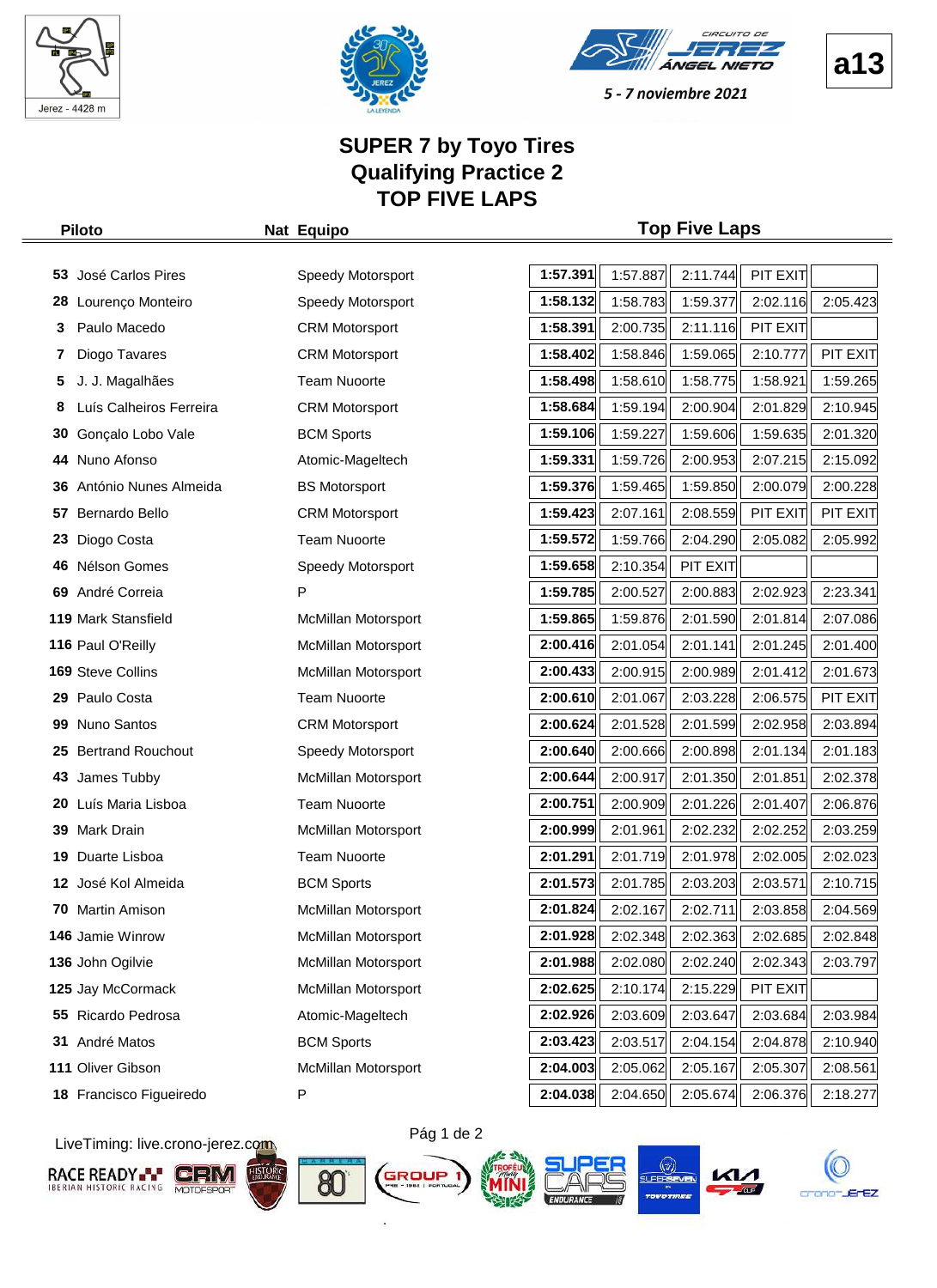





5 - 7 noviembre 2021

# **SUPER 7 by Toyo Tires Qualifying Practice 2 TOP FIVE LAPS**

| <b>Piloto</b>                        | Nat Equipo            |          | <b>Top Five Laps</b> |          |          |
|--------------------------------------|-----------------------|----------|----------------------|----------|----------|
|                                      |                       |          |                      |          |          |
| 129 Tim Child                        | McMillan Motorsport   | 2:04.410 | 2:06.302<br>2:06.034 | 2:07.239 | 2:07.541 |
| <b>Martin Gee</b><br>38              | McMillan Motorsport   | 2:04.839 | 2:05.084<br>2:05.455 | 2:05.858 | 2:12.368 |
| Pedro Lacerda<br>37                  | Garagem 19            | 2:05.370 | 2:05.383<br>2:05.732 | 2:06.092 | 2:06.743 |
| John Shiveral<br>71                  | McMillan Motorsport   | 2:05.900 | 2:06.470<br>2:06.575 | 2:07.377 | 2:07.389 |
| Bernardo Gonzalez<br>24              | <b>CRM Motorsport</b> | 2:06.374 | 2:06.699<br>2:06.488 | 2:07.804 | 2:09.303 |
| Aman Uppal<br>6                      | McMillan Motorsport   | 2:06.445 | 2:08.255<br>2:10.656 | 2:16.772 | PIT EXIT |
| Miguel Couceiro<br>22                | <b>CRM Motorsport</b> | 2:06.691 | 2:07.226<br>2:07.267 | 2:07.554 | 2:08.825 |
| Ivo Prada<br>27                      | P                     | 2:07.986 | 2:19.639<br>PIT EXIT |          |          |
| <b>Frederico Brion Sanches</b><br>77 | <b>BS Motorsport</b>  | 2:08.905 | 2:09.720<br>2:10.560 | 2:10.639 | 2:11.727 |
| Dominic Geary<br>16                  | <b>CRM Motorsport</b> | 2:09.664 | 2:11.565<br>2:12.000 | 2:13.616 | 2:16.344 |
| Paulo Duarte<br>21                   | <b>CRM Motorsport</b> | 2:09.883 | 2:10.570<br>2:10.791 | 2:11.732 | 2:12.076 |

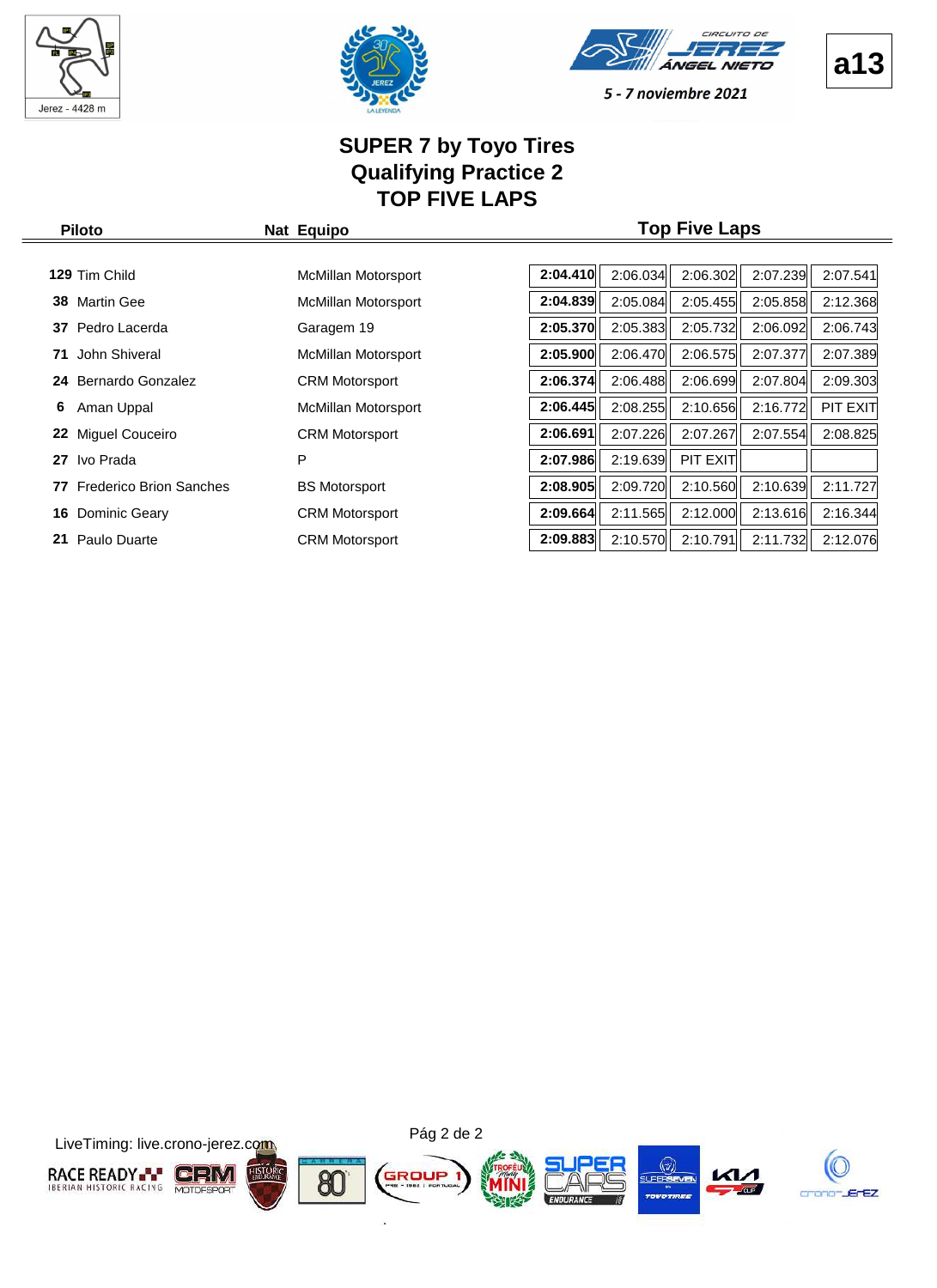



CIRCUITO DE ÁNGEL NIETO

5 - 7 noviembre 2021

# **SUPER 7 by Toyo Tires Qualifying Practice 2 40 BEST MAXIMUM SPEEDS**

| <b>Dorsal</b> | <b>Piloto</b>           | <b>Nat</b> | Equipo                     | Maq. | Hora     | <b>Vuelta</b>           | <b>Vmax</b> |
|---------------|-------------------------|------------|----------------------------|------|----------|-------------------------|-------------|
| 28            | Lourenço Monteiro       |            | Speedy Motorsport          | 420R | 9:23:03  | 1                       | 198,5       |
| 44            | Nuno Afonso             |            | Atomic-Mageltech           | 420R | 9:25:24  | $\overline{c}$          | 197,8       |
| 28            | Lourenço Monteiro       |            | Speedy Motorsport          | 420R | 9:25:06  | $\overline{c}$          | 197,4       |
| 169           | <b>Steve Collins</b>    |            | <b>McMillan Motorsport</b> | 420R | 9:23:45  | 1                       | 197,4       |
| 43            | James Tubby             |            | McMillan Motorsport        | 420R | 9:23:09  | 1                       | 197,1       |
| 116           | Paul O'Reilly           |            | McMillan Motorsport        | 420R | 9:33:21  | 6                       | 197,1       |
| 43            | James Tubby             |            | <b>McMillan Motorsport</b> | 420R | 9:25:010 | 2                       | 197,1       |
| 119           | Mark Stansfield         |            | <b>McMillan Motorsport</b> | 420R | 9:27:14  | 2                       | 196,4       |
| 39            | Mark Drain              |            | McMillan Motorsport        | 420R | 9:23:08  | 1                       | 196,0       |
| 3             | Paulo Macedo            |            | <b>CRM Motorsport</b>      | 420R | 9:25:03  | $\overline{c}$          | 196,0       |
| 23            | Diogo Costa             |            | <b>Team Nuoorte</b>        | 420R | 9:26:59  | $\overline{c}$          | 196,0       |
| 8             | Luís Calheiros Ferreira |            | <b>CRM Motorsport</b>      | 420R | 9:25:03  | $\overline{c}$          | 195,6       |
| 12            | José Kol Almeida        |            | <b>BCM Sports</b>          | 420R | 9:23:08  | 1                       | 195,3       |
| 39            | Mark Drain              |            | <b>McMillan Motorsport</b> | 420R | 9:25:09  | $\overline{\mathbf{c}}$ | 195,3       |
| 29            | Paulo Costa             |            | <b>Team Nuoorte</b>        | 420R | 9:23:11  | 1                       | 195,3       |
| 43            | James Tubby             |            | McMillan Motorsport        | 420R | 9:27:13  | 3                       | 195,3       |
| 30            | Gonçalo Lobo Vale       |            | <b>BCM Sports</b>          | 420R | 9:21:03  | 0                       | 194,9       |
| 116           | Paul O'Reilly           |            | McMillan Motorsport        | 420R | 9:31:19  | 5                       | 194,9       |
| 119           | <b>Mark Stansfield</b>  |            | <b>McMillan Motorsport</b> | 420R | 9:29:16  | 3                       | 194,9       |
| 43            | James Tubby             |            | McMillan Motorsport        | 420R | 9:29:17  | 4                       | 194,9       |
| 53            | José Carlos Pires       |            | Speedy Motorsport          | 420R | 9:23:03  | 1                       | 194,6       |
| 46            | Nélson Gomes            |            | Speedy Motorsport          | 420R | 9:23:06  | 1                       | 194,6       |
| 43            | James Tubby             |            | <b>McMillan Motorsport</b> | 420R | 9:31:18  | 5                       | 194,6       |
| 119           | Mark Stansfield         |            | McMillan Motorsport        | 420R | 9:25:15  | 1                       | 194,6       |
| 69            | André Correia           |            | P                          | 420R | 9:32:28  | 5                       | 194,6       |
| 44            | Nuno Afonso             |            | Atomic-Mageltech           | 420R | 9:23:24  | 1                       | 194,6       |
| 29            | Paulo Costa             |            | <b>Team Nuoorte</b>        | 420R | 9:27:12  | 3                       | 194,2       |
| 99            | Nuno Santos             |            | <b>CRM Motorsport</b>      | 420R | 9:25:24  | $\overline{c}$          | 194,2       |
| 23            | Diogo Costa             |            | <b>Team Nuoorte</b>        | 420R | 9:31:03  | 4                       | 193,9       |
| 8             | Luís Calheiros Ferreira |            | <b>CRM Motorsport</b>      | 420R | 9:23:02  | 1                       | 193,9       |
| 116           | Paul O'Reilly           |            | <b>McMillan Motorsport</b> | 420R | 9:23:15  | 1                       | 193,9       |
| 69            | André Correia           |            | P                          | 420R | 9:30:29  | 4                       | 193,9       |
| 36            | António Nunes Almeida   |            | <b>BS Motorsport</b>       | 420R | 9:31:08  | 5                       | 193,5       |
| 28            | Lourenço Monteiro       |            | Speedy Motorsport          | 420R | 9:29:04  | 4                       | 193,5       |
| 39            | Mark Drain              |            | McMillan Motorsport        | 420R | 9:35:24  | $\overline{7}$          | 193,5       |
| 12            | José Kol Almeida        |            | <b>BCM Sports</b>          | 420R | 9:32:33  | 5                       | 193,5       |
| 136           | John Ogilvie            |            | <b>McMillan Motorsport</b> | 420R | 9:23:010 | 1                       | 193,5       |
| 44            | Nuno Afonso             |            | Atomic-Mageltech           | 420R | 9:33:06  | 5                       | 193,2       |
| 53            | José Carlos Pires       |            | Speedy Motorsport          | 420R | 9:26:59  | 3                       | 193,2       |
| 28            | Lourenço Monteiro       |            | Speedy Motorsport          | 420R | 9:31:010 | 5                       | 193,2       |

LiveTiming: live.crono-jerez.com



ò.

Pág 1 de 1





**a14**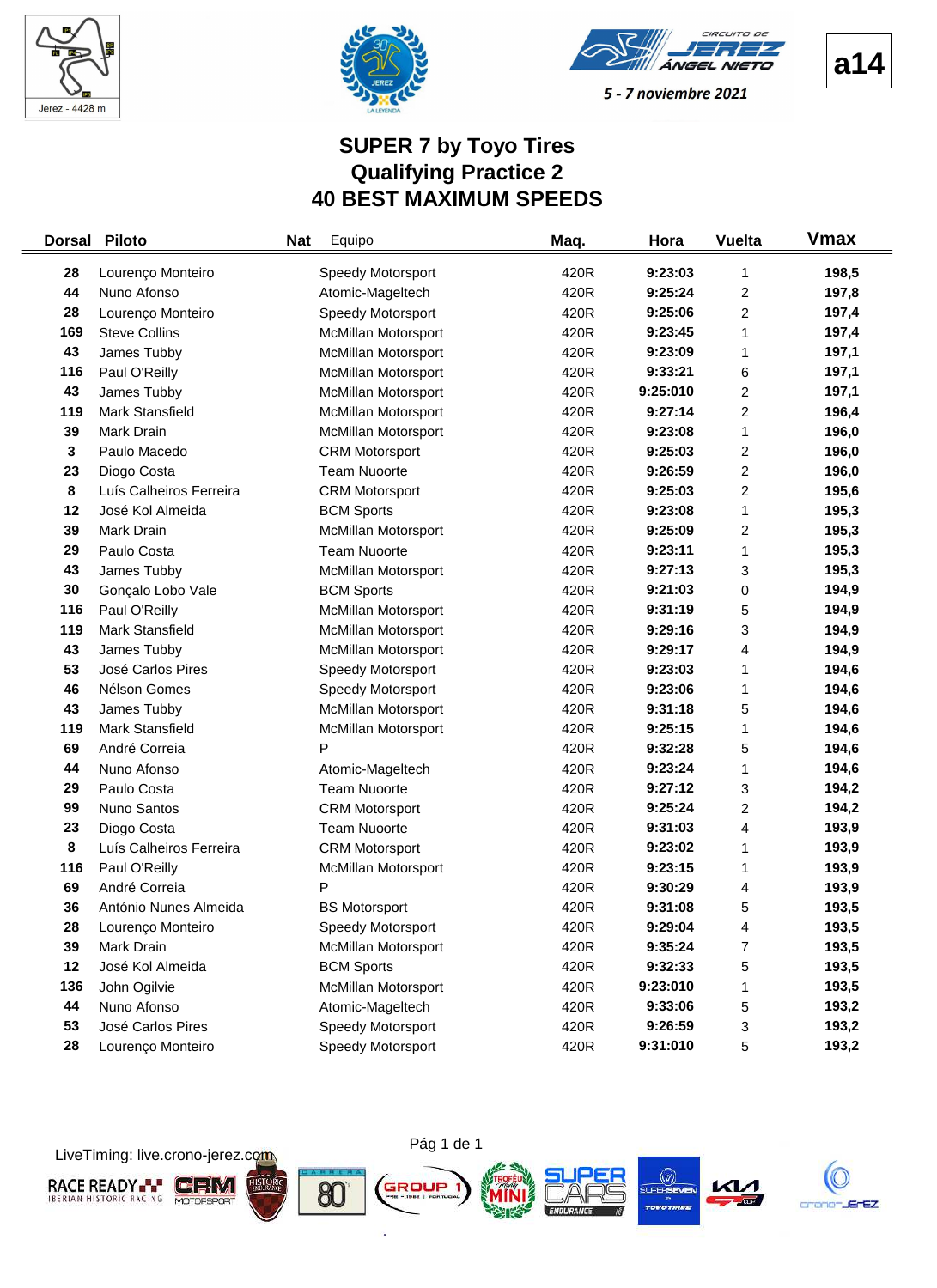



CIOCULTO DE Á*NGEL NIETO* 



5 - 7 noviembre 2021

# **SUPER 7 by Toyo Tires Qualifying Practice 2 TOP FIVE MAXIMUM SPEEDS**

|     | <b>Piloto</b>            | Nat Equipo                 |       |       | <b>Top Five Vmax</b> |       |       |
|-----|--------------------------|----------------------------|-------|-------|----------------------|-------|-------|
|     |                          |                            |       |       |                      |       |       |
|     | 28 Lourenço Monteiro     | Speedy Motorsport          | 198,5 | 197,4 | 193,5                | 193,2 | 191,8 |
| 44  | Nuno Afonso              | Atomic-Mageltech           | 197,8 | 194,6 | 193,2                | 191,8 | 191,1 |
|     | 169 Steve Collins        | McMillan Motorsport        | 197,4 | 192,5 | 186,9                | 186,9 | 185,2 |
| 43  | James Tubby              | McMillan Motorsport        | 197,1 | 197,1 | 195,3                | 194,9 | 194,6 |
|     | 116 Paul O'Reilly        | McMillan Motorsport        | 197,1 | 194,9 | 193,9                | 193,2 | 192,5 |
|     | 119 Mark Stansfield      | McMillan Motorsport        | 196,4 | 194,9 | 194,6                | 190,8 | 188,5 |
|     | 39 Mark Drain            | McMillan Motorsport        | 196,0 | 195,3 | 193,5                | 192,2 | 191,8 |
| 23  | Diogo Costa              | <b>Team Nuoorte</b>        | 196,0 | 193,9 | 189,8                | 181,5 | 176,8 |
| 3   | Paulo Macedo             | <b>CRM Motorsport</b>      | 196,0 | 190,8 | 189,8                | 175,0 |       |
| 8   | Luís Calheiros Ferreira  | <b>CRM Motorsport</b>      | 195,6 | 193,9 | 192,9                | 190,8 | 187,8 |
| 29  | Paulo Costa              | <b>Team Nuoorte</b>        | 195,3 | 194,2 | 191,8                | 189,8 | 189,8 |
| 12  | José Kol Almeida         | <b>BCM Sports</b>          | 195,3 | 193,5 | 192,2                | 192,2 | 189,1 |
| 30  | Gonçalo Lobo Vale        | <b>BCM Sports</b>          | 194,9 | 191,8 | 191,1                | 190,8 | 190,5 |
| 69. | André Correia            | Р                          | 194,6 | 193,9 | 189,1                | 188,2 | 186,5 |
| 53  | José Carlos Pires        | Speedy Motorsport          | 194,6 | 193,2 | 190,5                | 190,5 |       |
| 46  | Nélson Gomes             | Speedy Motorsport          | 194,6 | 192,5 | 192,5                |       |       |
| 99  | Nuno Santos              | <b>CRM Motorsport</b>      | 194,2 | 191,8 | 189,5                | 189,5 | 188,5 |
|     | 136 John Ogilvie         | McMillan Motorsport        | 193,5 | 193,2 | 192,9                | 192,9 | 192,5 |
|     | 36 António Nunes Almeida | <b>BS Motorsport</b>       | 193,5 | 192,9 | 192,5                | 192,2 | 191,8 |
| 70  | Martin Amison            | <b>McMillan Motorsport</b> | 193,2 | 190,8 | 190,5                | 189,8 | 189,1 |
| 57  | Bernardo Bello           | <b>CRM Motorsport</b>      | 192,9 | 191,8 | 191,5                | 191,1 | 191,1 |
| 19  | Duarte Lisboa            | <b>Team Nuoorte</b>        | 192,9 | 188,8 | 188,5                | 188,2 | 187,5 |
| 38  | Martin Gee               | McMillan Motorsport        | 192,5 | 191,5 | 186,9                | 186,9 | 186,5 |
|     | Diogo Tavares            | <b>CRM Motorsport</b>      | 192,5 | 189,8 | 189,8                | 156,5 | 145,4 |
|     | 55 Ricardo Pedrosa       | Atomic-Mageltech           | 191,5 | 191,1 | 190, 8               | 190,1 | 188,2 |
| 5   | J. J. Magalhães          | <b>Team Nuoorte</b>        | 190,8 | 189,8 | 189,8                | 188,5 | 187,5 |
| 31  | André Matos              | <b>BCM Sports</b>          | 190,8 | 189,8 | 189,1                | 188,5 | 188,5 |
| 25  | <b>Bertrand Rouchout</b> | Speedy Motorsport          | 188,5 | 187,2 | 187,2                | 186,9 | 185,6 |
| 20  | Luís Maria Lisboa        | <b>Team Nuoorte</b>        | 186,5 | 186,2 | 185,6                | 184,9 | 184,3 |
|     | 146 Jamie Winrow         | McMillan Motorsport        | 185,9 | 182,7 | 182,7                | 182,4 | 180,9 |
|     | 129 Tim Child            | McMillan Motorsport        | 184,3 | 180,6 | 180,6                | 179,7 | 178,2 |
|     | 71 John Shiveral         | <b>McMillan Motorsport</b> | 184,0 | 180,0 | 179,1                | 178,8 | 178,2 |

LiveTiming: live.crono-jerez.com













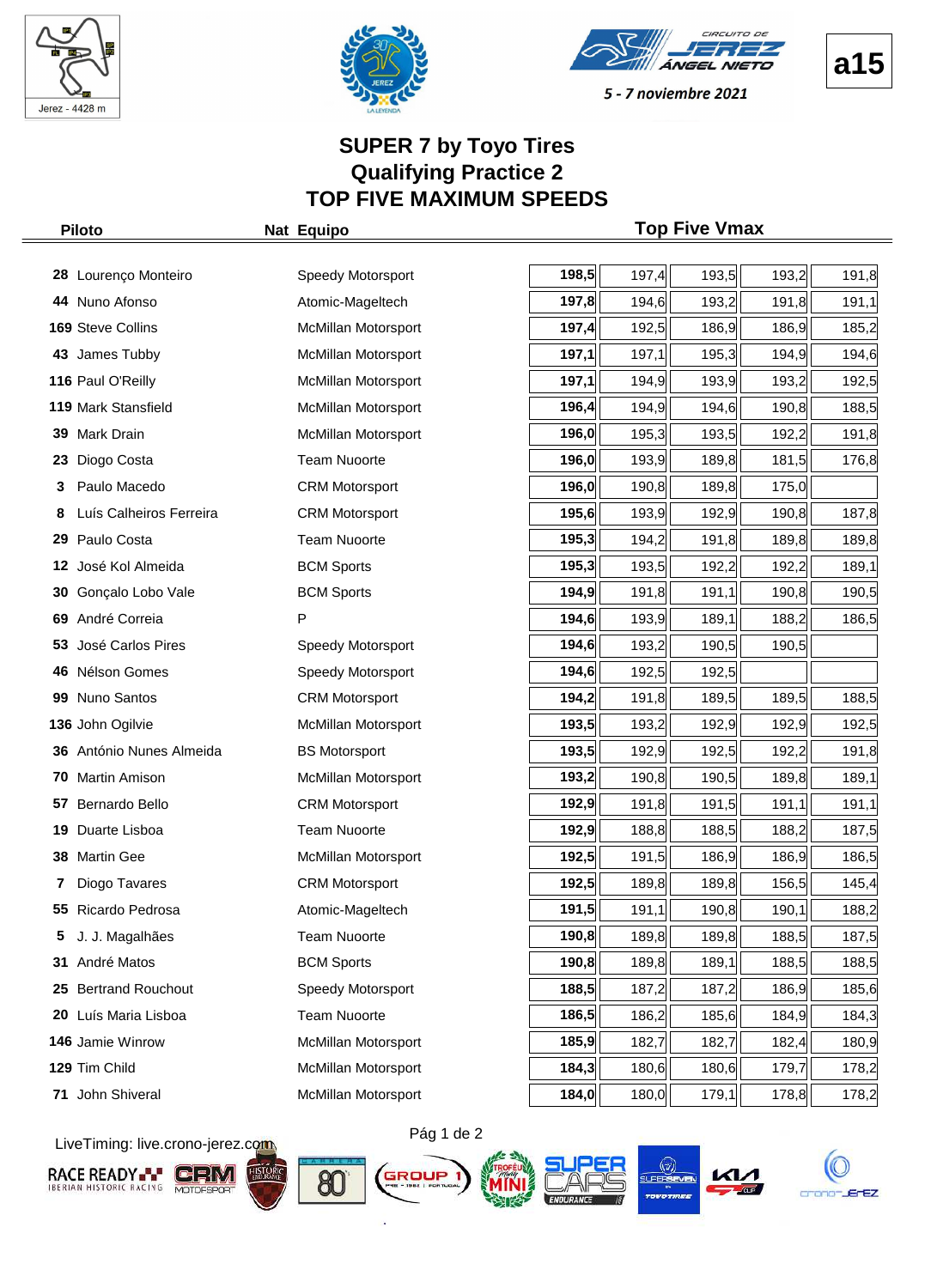







# **SUPER 7 by Toyo Tires Qualifying Practice 2 TOP FIVE MAXIMUM SPEEDS**

| <b>Piloto</b>              | Nat Equipo                 |       |       | <b>Top Five Vmax</b> |       |       |
|----------------------------|----------------------------|-------|-------|----------------------|-------|-------|
|                            |                            |       |       |                      |       |       |
| <b>111 Oliver Gibson</b>   | <b>McMillan Motorsport</b> | 182,7 | 182,1 | 180,9                | 177,6 | 177,0 |
| Aman Uppal<br>6.           | McMillan Motorsport        | 182,4 | 179,7 | 179,4                | 179,4 | 178,2 |
| 125 Jay McCormack          | <b>McMillan Motorsport</b> | 182,1 | 179,4 | 179,1                | 170,3 |       |
| 77 Frederico Brion Sanches | <b>BS Motorsport</b>       | 179,4 | 179,1 | 174,8                | 174,8 | 173,9 |
| 18 Francisco Figueiredo    | P                          | 177,9 | 177,9 | 177,9                | 177,9 | 175,6 |
| Pedro Lacerda<br>37        | Garagem 19                 | 177,6 | 177,0 | 175,6                | 175,6 | 175,3 |
| 21 Paulo Duarte            | <b>CRM Motorsport</b>      | 176,5 | 175,3 | 172,5                | 171,7 | 171,4 |
| 24 Bernardo Gonzalez       | <b>CRM Motorsport</b>      | 176,2 | 176,2 | 175,3                | 175,0 | 175,0 |
| Ivo Prada<br>27            | P                          | 175,9 | 172,8 | 170,6                |       |       |
| Miguel Couceiro<br>22      | <b>CRM Motorsport</b>      | 175,6 | 174,5 | 170,9                | 170,3 | 169,3 |
| Dominic Geary<br>16        | <b>CRM Motorsport</b>      | 172,0 | 171,4 | 170,6                | 170,6 | 169,8 |

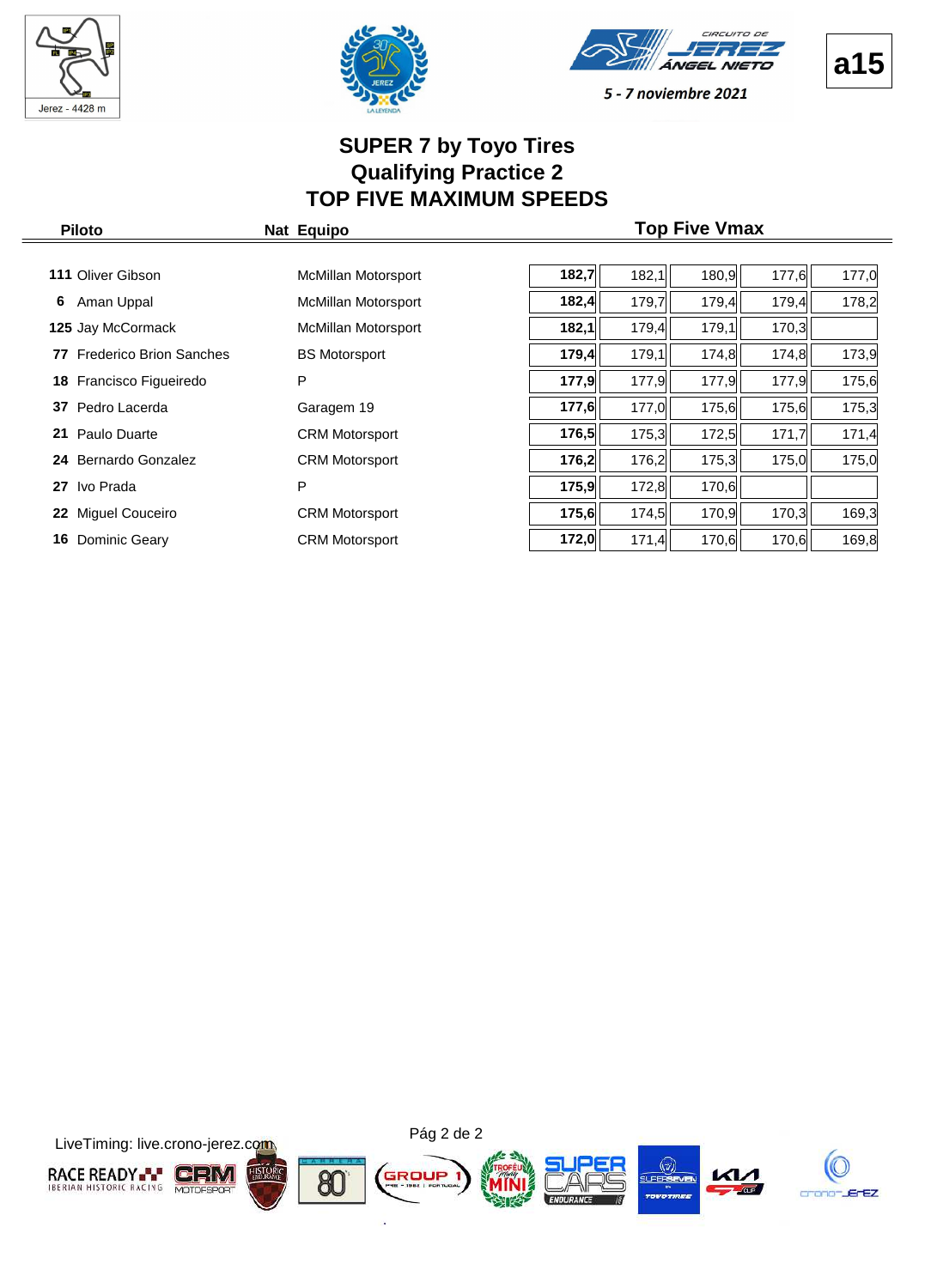







# **SUPER 7 by Toyo Tires Race 2 STARTING GRID**

|                | 2                       |          |                         |                          |          |
|----------------|-------------------------|----------|-------------------------|--------------------------|----------|
| 28             | Lourenço Monteiro       | 1:58.132 | 53                      | José Carlos Pires        | 1:57.391 |
|                | 4                       |          |                         | 3.                       |          |
| $\overline{7}$ | Diogo Tavares           | 1:58.402 | $\overline{\mathbf{3}}$ | Paulo Macedo             | 1:58.391 |
|                | 6                       |          |                         | 5                        |          |
|                | Luís Calheiros Ferreira | 1:58.684 | 5                       | J. J. Magalhães          | 1:58.498 |
| 8              |                         |          |                         | $\overline{7}$           |          |
|                | 8                       |          | 30                      | Gonçalo Lobo Vale        | 1:59.106 |
| 44             | Nuno Afonso             | 1:59.331 |                         | g                        |          |
|                | 10                      |          | 36                      | António Nunes Almeida    | 1:59.376 |
| 57             | Bernardo Bello          | 1:59.423 |                         | 11                       |          |
|                | 12                      |          |                         | Diogo Costa              | 1:59.572 |
| 46             | Nélson Gomes            | 1:59.658 | 23                      |                          |          |
|                | 14                      |          |                         | 13<br>André Correia      | 1:59.785 |
| 119            | Mark Stansfield         | 1:59.865 | 69                      |                          |          |
|                | 16                      |          |                         | 15                       |          |
| 169            | <b>Steve Collins</b>    | 2:00.433 | 116                     | Paul O'Reilly            | 2:00.416 |
|                | 18                      |          |                         | 17                       |          |
| 99             | Nuno Santos             | 2:00.624 | 29                      | Paulo Costa              | 2:00.610 |
|                | 20                      |          |                         | 19                       |          |
|                | James Tubby             | 2:00.644 | 25                      | <b>Bertrand Rouchout</b> | 2:00.640 |
| 43             | 22                      |          |                         | 21                       |          |
|                | Mark Drain              | 2:00.999 | 20                      | Luís Maria Lisboa        | 2:00.751 |
| 39             |                         |          |                         | 23                       |          |
|                | 24                      |          | 19                      | Duarte Lisboa            | 2:01.291 |
| 12             | José Kol Almeida        | 2:01.573 |                         | 25                       |          |
|                | 26                      |          | 70                      | Martin Amison            | 2:01.824 |
| 136            | John Ogilvie            | 2:01.988 |                         |                          |          |
|                | 28                      |          |                         | 27<br>Ricardo Pedrosa    | 2:02.926 |
| <u>31</u>      | André Matos             | 2:03.423 | 55                      |                          |          |
|                | $\pmb{0}$               |          |                         | 29                       |          |
| 54             | Fernando Costa          |          | 38                      | <b>Martin Gee</b>        | 2:04.839 |

LiveTiming: live.crono-jerez.com





ä